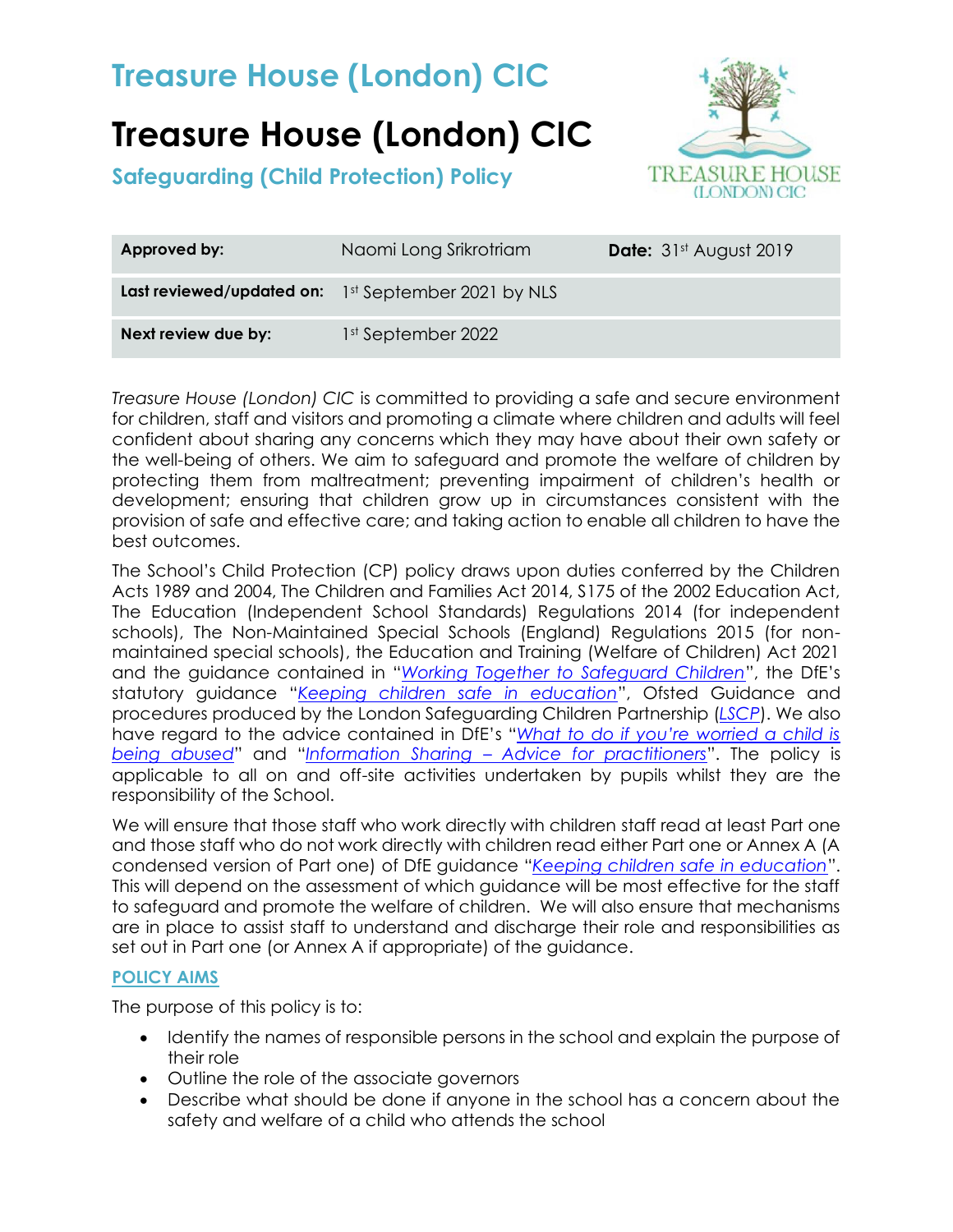- Identify the particular attention that should be paid to those children who fall into a category that might be deemed "vulnerable"
- Set out expectations in respect of training
- Ensure that those responsible for recruitment are aware of how to apply safeguarding principles in employing staff
- Set out expectations of how to ensure children are safeguarded when there is potential to come into contact with non-school staff, e.g. volunteers, contractors etc.
- Outline how complaints against staff will be handled
- Set out expectations regarding record keeping
- Clarify how children will be kept safe through the everyday life of the school
- Outline how the implementation of this policy will be monitored.

This policy is consistent with all other policies adopted by the Associate Governors and should in particular be read in conjunction with the following policies relevant to the safety and welfare of children:

- Staff Code of Conduct
- Online Safety Policy
- Anti-bullying Policy

## **COVID-19**

We note the DfE's updated contingency framework *[Managing coronavirus \(COVID-19\)](https://www.gov.uk/government/publications/coronavirus-covid-19-local-restrictions-in-education-and-childcare-settings?utm_medium=email&utm_campaign=govuk-notifications&utm_source=f75efe81-efb1-40ab-bae6-f57a074b6f05&utm_content=daily)  [in education and childcare settings](https://www.gov.uk/government/publications/coronavirus-covid-19-local-restrictions-in-education-and-childcare-settings?utm_medium=email&utm_campaign=govuk-notifications&utm_source=f75efe81-efb1-40ab-bae6-f57a074b6f05&utm_content=daily)*, which includes the new thresholds at which we might consider seeking public health advice and taking further action to reinforce measures already in place, updates to the circumstances in which local health protection teams or directors of public health might recommend us introduce some additional measures, and annexed guidance for managing cases. We note in particular the sections of the Guidance on 'Safeguarding and designated safeguarding leads' and 'Vulnerable children and young people' under 'Other considerations where attendance has been restricted'. We also note the Government's updated *[Actions for schools during the coronavirus outbreak](https://www.gov.uk/government/publications/actions-for-schools-during-the-coronavirus-outbreak?utm_medium=email&utm_campaign=govuk-notifications&utm_source=ae0d31a3-dbde-4cbf-91b2-2ed48dd33915&utm_content=daily)* / *[Special schools and](https://www.gov.uk/government/publications/guidance-for-full-opening-special-schools-and-other-specialist-settings?utm_medium=email&utm_campaign=govuk-notifications&utm_source=a148e1b8-46fe-4f72-9fc8-841c1ab9517f&utm_content=daily)  [other specialist settings: coronavirus \(COVID-19\)](https://www.gov.uk/government/publications/guidance-for-full-opening-special-schools-and-other-specialist-settings?utm_medium=email&utm_campaign=govuk-notifications&utm_source=a148e1b8-46fe-4f72-9fc8-841c1ab9517f&utm_content=daily)* / *[Actions for FE colleges and providers](https://www.gov.uk/government/publications/coronavirus-covid-19-maintaining-further-education-provision?utm_medium=email&utm_campaign=govuk-notifications&utm_source=c8133a1e-a455-4f65-9fdd-2a45e323bcd8&utm_content=daily)  [during the coronavirus outbreak](https://www.gov.uk/government/publications/coronavirus-covid-19-maintaining-further-education-provision?utm_medium=email&utm_campaign=govuk-notifications&utm_source=c8133a1e-a455-4f65-9fdd-2a45e323bcd8&utm_content=daily)*

### **RESPONSIBILITIES AND IMMEDIATE ACTION**

Safeguarding and promoting the welfare of children in our school is the responsibility of the whole school community. All adults working in this School (including visiting staff, supply teachers and contractors, volunteers and students on placement) are required to report instances of actual or suspected child abuse or neglect to the Designated Safeguarding Lead (DSL) or to a Deputy Designated Safeguarding Lead (DDSL).

## **The Designated Safeguarding Lead is: Helen Webb, Director The Deputy Designated Safeguarding Lead is: Naomi Long Srikrotriam, Director**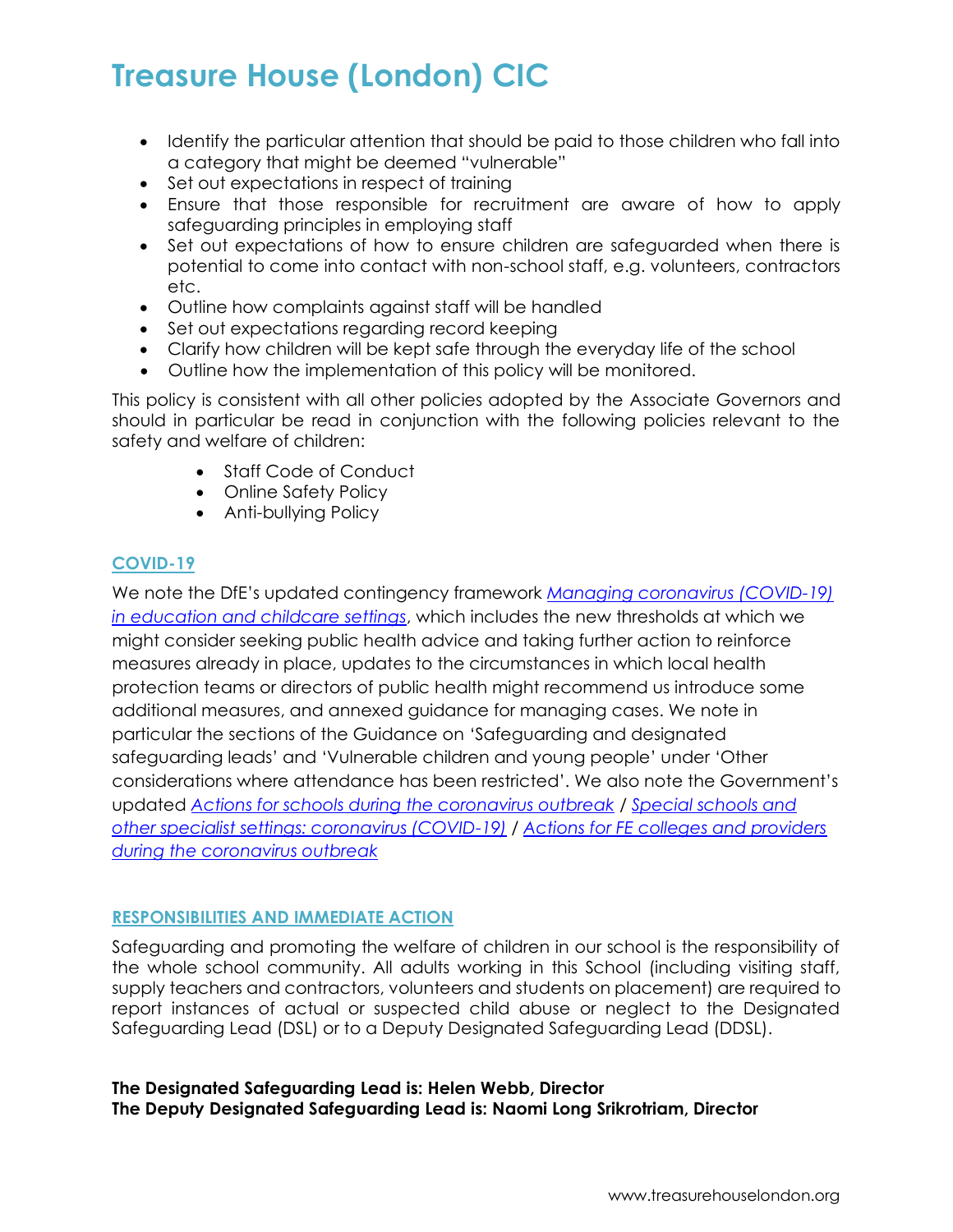The Designated Safeguarding Lead (DSL) takes lead responsibility for safeguarding and child protection (including online safety) and works with mental health providers where safeguarding concerns are linked to mental health, provides advice and support to other staff on child welfare and child protection matters, takes part in strategy discussions and inter-agency meetings, and/or supports other staff to do so, and contributes to the assessment of children. Whilst the activities of the DSL can be delegated to appropriately trained deputies, the ultimate lead responsibility for child protection remains with the DSL, this lead responsibility should not be delegated. During term time the DSL (or a deputy) will always be available (during school hours) for staff in the school to discuss any safeguarding concerns, which may include availability via phone and/or other media in exceptional circumstances.

DSL is the first point of contact for external agencies that are pursuing Child Protection investigations and co-ordinates the school's representation at CP conferences and Core Group meetings (including the submission of written reports for conferences). When an individual concern/incident is brought to the notice of the Designated Safeguarding Lead, they will be responsible for deciding upon whether or not this should be reported to other agencies as a safeguarding issue. Where there is any doubt as to the seriousness of this concern, or disagreement between the Designated Safeguarding Lead and the member of staff reporting the concern, advice will be sought from the Deputy Designated Safeguarding Lead (DDSL) or the LA's Strategic Lead Officer for safeguarding in education services. If a child is in immediate danger or is at risk of harm, a referral will be made to [\(MASH\)](http://www.southwark.gov.uk/childcare-and-parenting/child-protection/multi-agency-safeguarding-hub-mash) (or its equivalent in another LA if the child resides in a different LA) and/or the police immediately.

Although all staff should be aware of the process for making referrals to children's social care and for statutory assessments that may follow a referral, along with the role they might be expected to play in such assessments, the DSL (and any deputies) are most likely to have a complete safeguarding picture and be the most appropriate person to advise on the response to safeguarding concerns. The DSL or a deputy will always be available to discuss safeguarding concerns. If in exceptional circumstances, the DSL (or deputy) is not available, this should not delay appropriate action being taken. Staff should consider speaking to a member of the senior leadership team and/or take advice from local children's social care. In these circumstances, any action taken should be shared with the DSL (or deputy) as soon as is practically possible.

## **THE ROLE OF THE ASSOCIATE GOVERNORS**

The Associate Governors will ensure that they comply with their duties under legislation and that the policies, procedures and training in the school are effective and comply with the law at all times. Associate Governors are expected to receive appropriate training on safeguarding at induction that is updated regularly. In addition, they should receive information (for example, via emails, e-bulletins and newsletters) on safeguarding and child protection at least annually so that they can demonstrate knowledge of their responsibilities relating to the protection of children, young people and vulnerable adults.

The Associate Governors will ensure that the school contributes to inter-agency working in line with statutory guidance "*[Working Together to Safeguard Children](https://www.gov.uk/government/publications/working-together-to-safeguard-children--2)*" and that the school's safeguarding arrangements take into account the procedures and practice of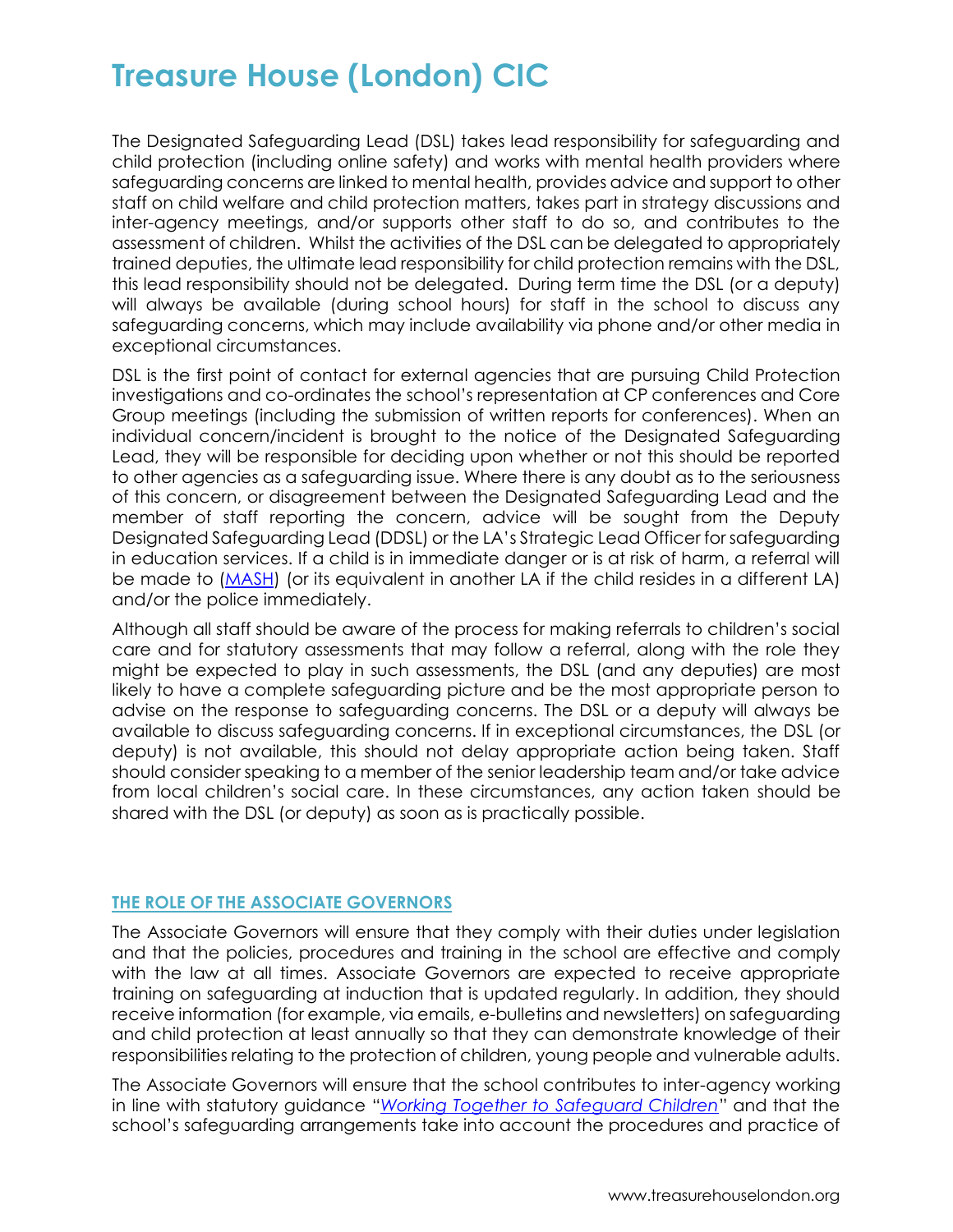the local authority as part of the inter-agency safeguarding procedures set up by the Southwark Safeguarding Children Board (SSCB).

The Associate Governors have formally adopted this policy and will review its contents annually or sooner if any legislative or regulatory changes are notified to it by the designated governor or the headteacher.

The Associate Governors have nominated Christine Tracey as a lead to take leadership responsibility for checking and approving the school's safeguarding arrangements.

Concerns about and allegations of abuse made against a headteacher will be referred to the governor leading on safeguarding who will liaise with the relevant LA's designated officer (LADO) and partner agencies and will attend any strategy meetings called in respect of such an allegation against the headteacher.

As a good practice, the headteachers will provide a termly report to the Associate Governors outlining details of any safeguarding issues that have arisen during the term and the outcome of any cases identified. These reports will respect all issues of confidentiality and will not therefore identify any person(s) by name.

Also, as a good practice, the nominated governor will meet on a regular basis with the DSL to monitor the school's safeguarding arrangements and both the volume and progress of cases where a concern has been raised to ensure that the school is meeting its duties in respect of safeguarding.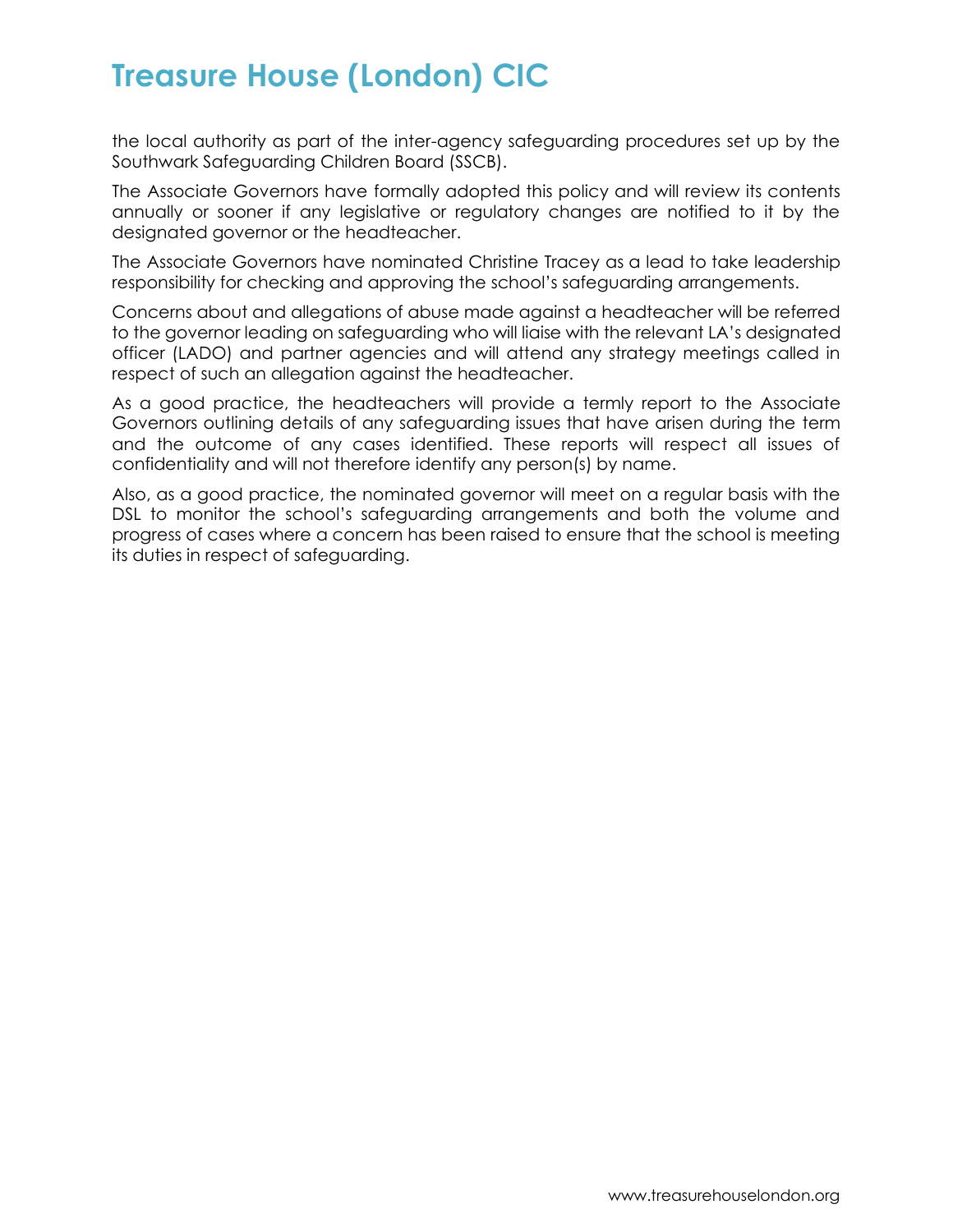## **Types of child abuse and neglect**

**Abuse**: a form of maltreatment of a child. Somebody may abuse or neglect a child by inflicting harm, or by failing to act to prevent harm. They may be abused by an adult or adults or another child or children.

**Physical abuse**: a form of abuse which may involve hitting, shaking, throwing, poisoning, burning or scalding, drowning, suffocating or otherwise causing physical harm to a child. Physical harm may also be caused when a parent or carer fabricates the symptoms of, or deliberately induces, illness in a child.

**Emotional abuse:** the persistent emotional maltreatment of a child such as to cause severe and adverse effects on the child's emotional development. It may involve conveying to a child that they are worthless or unloved, inadequate, or valued only insofar as they meet the needs of another person. It may include not giving the child opportunities to express their views, deliberately silencing them or 'making fun' of what they say or how they communicate. It may feature age or developmentally inappropriate expectations being imposed on children. These may include interactions that are beyond a child's developmental capability as well as overprotection and limitation of exploration and learning, or preventing the child participating in normal social interaction. It may involve seeing or hearing the ill-treatment of another. It may involve serious bullying (including cyberbullying), causing children frequently to feel frightened or in danger, or the exploitation or corruption of children. Some level of emotional abuse is involved in all types of maltreatment of a child, although it may occur alone.

**Sexual abuse**: involves forcing or enticing a child or young person to take part in sexual activities, not necessarily involving a high level of violence, whether or not the child is aware of what is happening. The activities may involve physical contact, including assault by penetration (for example rape or oral sex) or non-penetrative acts such as masturbation, kissing, rubbing and touching outside of clothing. They may also include non-contact activities, such as involving children in looking at, or in the production of, sexual images, watching sexual activities, encouraging children to behave in sexually inappropriate ways, or grooming a child in preparation for abuse (including via the internet). Sexual abuse is not solely perpetrated by adult males. Women can also commit acts of sexual abuse, as can other children.

**Neglect**: the persistent failure to meet a child's basic physical and/or psychological needs, likely to result in the serious impairment of the child's health or development. Neglect may occur during pregnancy as a result of maternal substance abuse. Once a child is born, neglect may involve a parent or carer failing to: provide adequate food, clothing and shelter (including exclusion from home or abandonment); protect a child from physical and emotional harm or danger; ensure adequate supervision (including the use of inadequate care-givers); or ensure access to appropriate medical care or treatment. It may also include neglect of, or unresponsiveness to, a child's basic emotional needs.

Safeguarding incidents and/or behaviours can be associated with factors outside the school or college and/or can occur between children outside of these environments. All staff, but especially the DSL and DDSLs will be considering whether children are at risk of abuse or exploitation in situations outside their families. Extra-familial harm takes a variety of different forms and children can be vulnerable to multiple harms including, (but not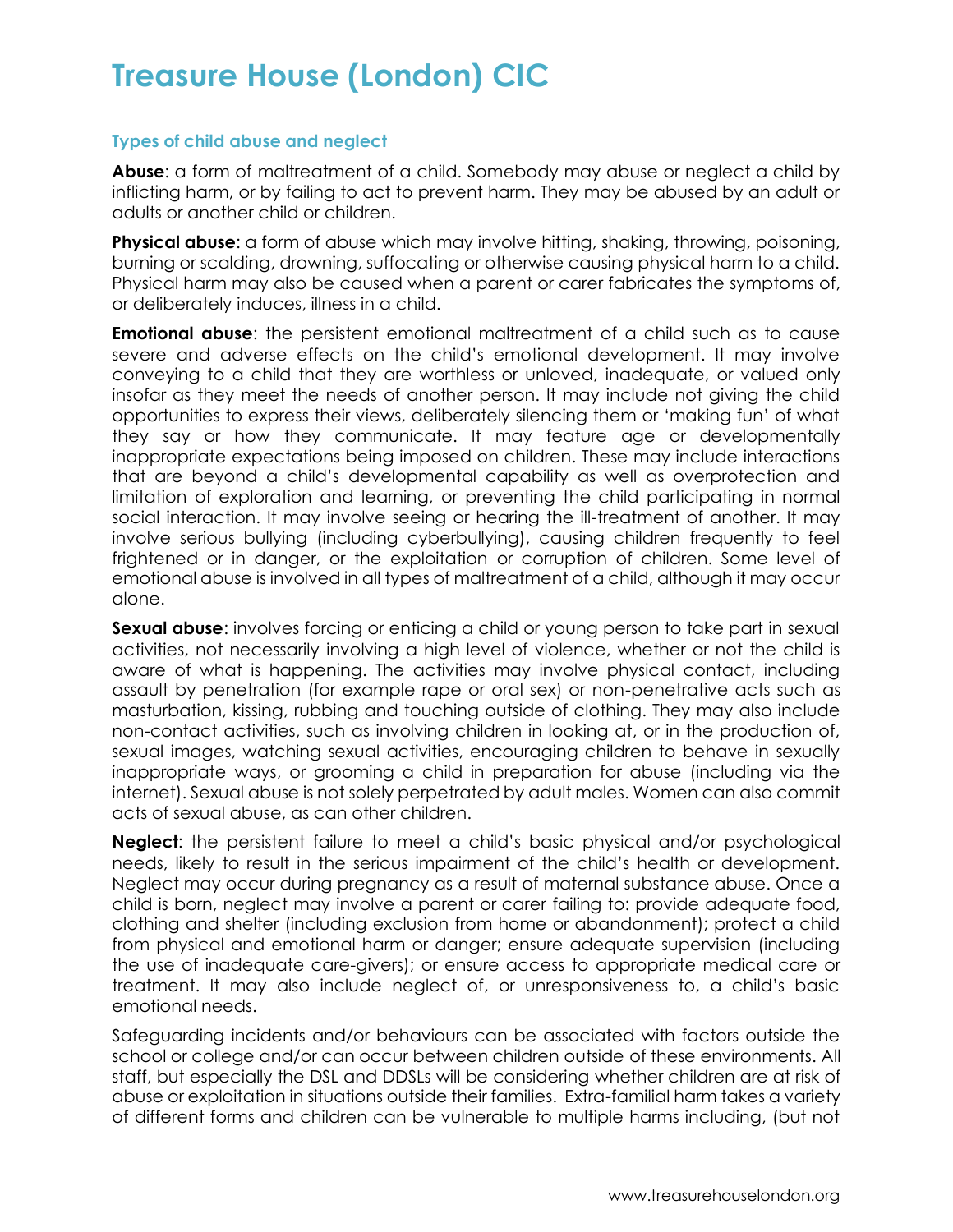limited to) sexual exploitation, criminal exploitation, and serious youth violence. This is known as [Contextual Safeguarding,](https://contextualsafeguarding.org.uk/about/what-is-contextual-safeguarding) which simply means assessments of children should consider whether wider environmental factors are present in a child's life that are a threat to their safety and/or welfare.

## **In addition to these types of abuse and neglect, members of staff will also be alert to following specific safeguarding issues:**

#### **Mental Health**

We are aware that mental health problems can, in some cases, be an indicator that a child has suffered or is at risk of suffering abuse, neglect or exploitation. Only appropriately trained professionals should attempt to make a diagnosis of a mental health problem. Our staff members, however, are well placed to observe children dayto-day and identify those whose behaviour suggests that they may be experiencing a mental health problem or be at risk of developing one. Where children have suffered abuse and neglect, or other potentially traumatic adverse childhood experiences, this can have a lasting impact throughout childhood, adolescence and into adulthood. It is key that our staff members are aware of how these children's experiences can impact on their mental health, behaviour and education. If staff have a mental health concern about a child that is also a safeguarding concerns, this will be shared with the DSL with a view to referring to appropriate agencies following the referral procedures. We also note the DfE's advice and guidance on *Mental Health and Behaviour in Schools.*

### **Child Criminal Exploitation (CCE)**

CCE is where an individual or group takes advantage of an imbalance of power to coerce, control, manipulate or deceive a child into any criminal activity in exchange for something the victim needs or wants, and/or for the financial or other advantage of the perpetrator or facilitator and/or through violence or the threat of violence. The victim may have been criminally exploited even if the activity appears consensual. CCE does not always involve physical contact, it can also occur through the use of technology.

CCE can include children being forced to work in cannabis factories, being coerced into moving drugs or money across the country (county lines), forces to shoplift or pickpocket, or to threaten other young people. Some of the indicators of CCE are: children who appear with unexplained gifts or new possessions; children who associate with other young people involved in exploitation; children who suffer from changes in emotional well-being; children who misuse drugs and alcohol; children who go missing for periods of time or regularly come home late; and children who regularly miss school or education or do not take part in education. Any possible CCE case will be shared with the DSL with a view to referring to appropriate agencies following the referral procedures.

### **Child Sexual Exploitation (CSE)**

CSE is a type of sexual abuse in which children are sexually exploited for money, power or status. Children or young people may be tricked into believing they are in a loving, consensual relationship. They might be invited to parties and given drugs and alcohol. They may also be groomed online. Some indicators of children being sexually exploited are: going missing for periods of time or regularly coming home late; regularly missing school or education or not taking part in education; appearing with unexplained gifts or new possessions; associating with other young people involved in exploitation; having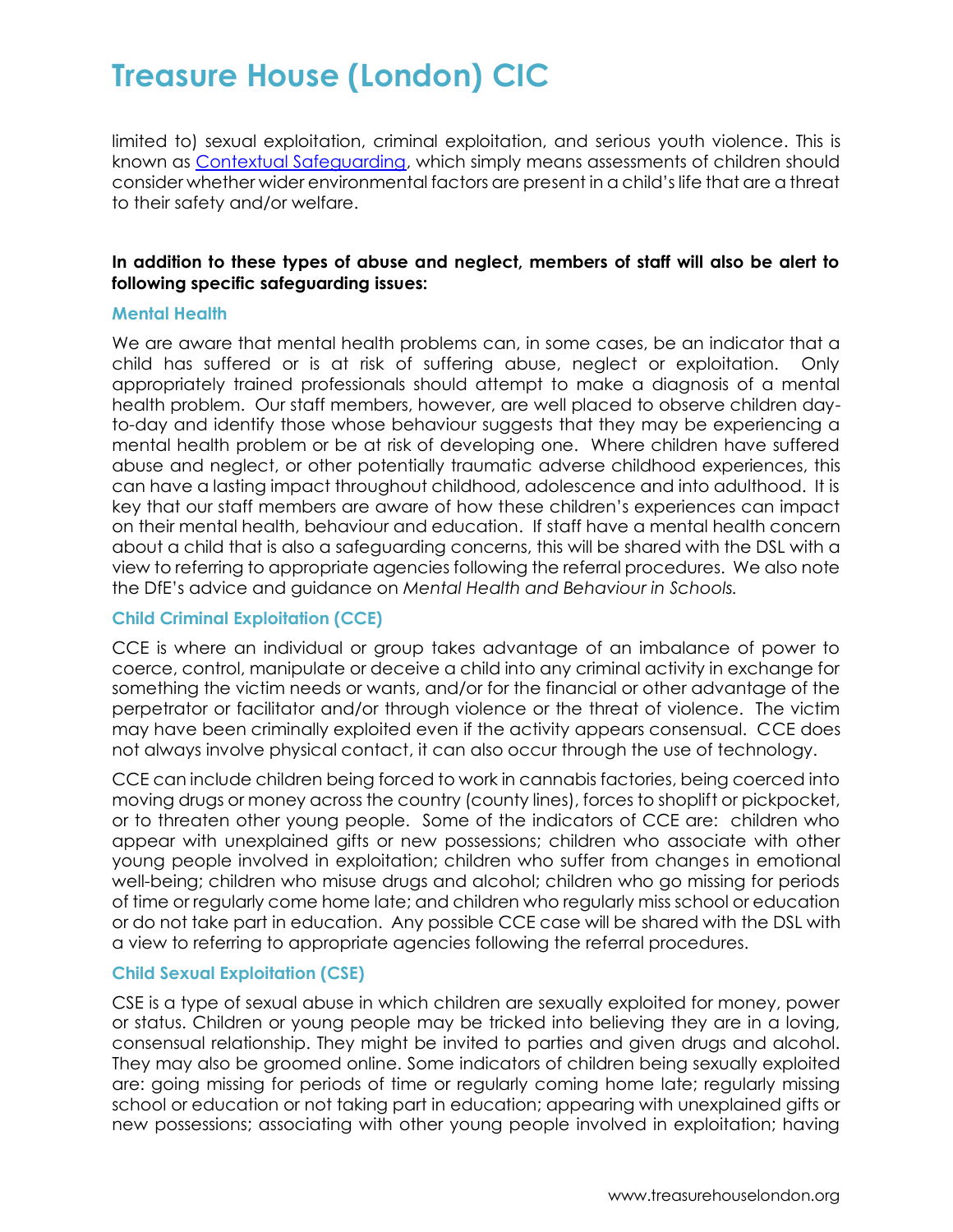older boyfriends or girlfriends; suffering from sexually transmitted infections; mood swings or changes in emotional wellbeing; drug and alcohol misuse and displaying inappropriate sexualised behaviour. A child under the age of 13 is not legally capable of consenting to sex (it is statutory rape) or any other type of sexual touching. Sexual activity with a child under 16 is also an offence. It is an offence for a person to have a sexual relationship with a 16 or 17 year old if that person holds a position of trust or authority in relation to the young person. Non consensual sex is rape whatever the age of the victim. If the victim is incapacitated through drink or drugs, or the victim or his or her family has been subject to violence or the threat of it, they can not be considered to have given true consent and therefore offences may have been committed. Child sexual exploitation is therefore potentially a child protection issue for all children under the age of 18. Further information on signs of a child's involvement in sexual exploitation is availale in the Home Office guidance: *[Child sexual exploitation: guide for practitioners](https://www.gov.uk/government/publications/child-sexual-exploitation-definition-and-guide-for-practitioners)*.

Where it comes to our notice that a child under the age of 13 is, or may be, sexually active, whether or not they are a pupil of this school, this will result in an immediate referral to Children's Services. In the case of a young person between the ages of 13 and 16, an individual risk assessment will be conducted in accordance with the *[London Child](http://www.londoncp.co.uk/index.html)  [Protection Procedures](http://www.londoncp.co.uk/index.html)*. This will determine how and when information will be shared with parents and the investigating agencies.

## **Consensual and non-consensual sharing of nudes and semi-nude images and/or videos (also known as sexting or youth produced sexual imagery)**

Creating and sharing nudes and semi-nude images of under-18s (including those created and shared with consent) is illegal. Sharing nudes and semi-nudes covers incidents where:

- A person under the age of 18 creates and shares nudes and semi-nudes of themselves with a peer under the age of 18
- A person under the age of 18 shares nudes and semi-nudes created by another person under the age of 18 with a peer under the age of 18 or an adult
- A person under the age of 18 is in possession of nudes and semi-nudes created by another person under the age of 18.

When such an incident involving nudes and semi-nudes comes to a member of staff's attention, this will be shared with the designated safeguarding lead with a view to referring to appropriate agencies following the referral procedures. Further information and advice on nudes and semi-nudes is available in the non-statutory guidance produced by the UK Council for Child Internet Safety (UKCCIS) '*[Sharing nudes and semi](https://www.gov.uk/government/uploads/system/uploads/attachment_data/file/609874/6_2939_SP_NCA_Sexting_In_Schools_FINAL_Update_Jan17.pdf)[nudes: advice for education settings working with children and young people](https://www.gov.uk/government/uploads/system/uploads/attachment_data/file/609874/6_2939_SP_NCA_Sexting_In_Schools_FINAL_Update_Jan17.pdf)*'. We also note the DfE's *[Searching Screening and Confiscation Advice](https://www.gov.uk/government/publications/searching-screening-and-confiscation)* for schools.

### **Serious violence**

All staff will be made aware of indicators, which may signal that children are at risk from, or are involved with serious crime. These may include increased absence from school, a change in friendships or relationships with older individuals or groups, a significant decline in performance, signs of self-harm or significant change in wellbeing, or signs of assault or unexplained injuries. Unexplained gifts or new possessions could also indicate that children have been approached by, or are involved with, individuals associated with criminal networks or gangs and may be at risk of criminal exploitation. We are also aware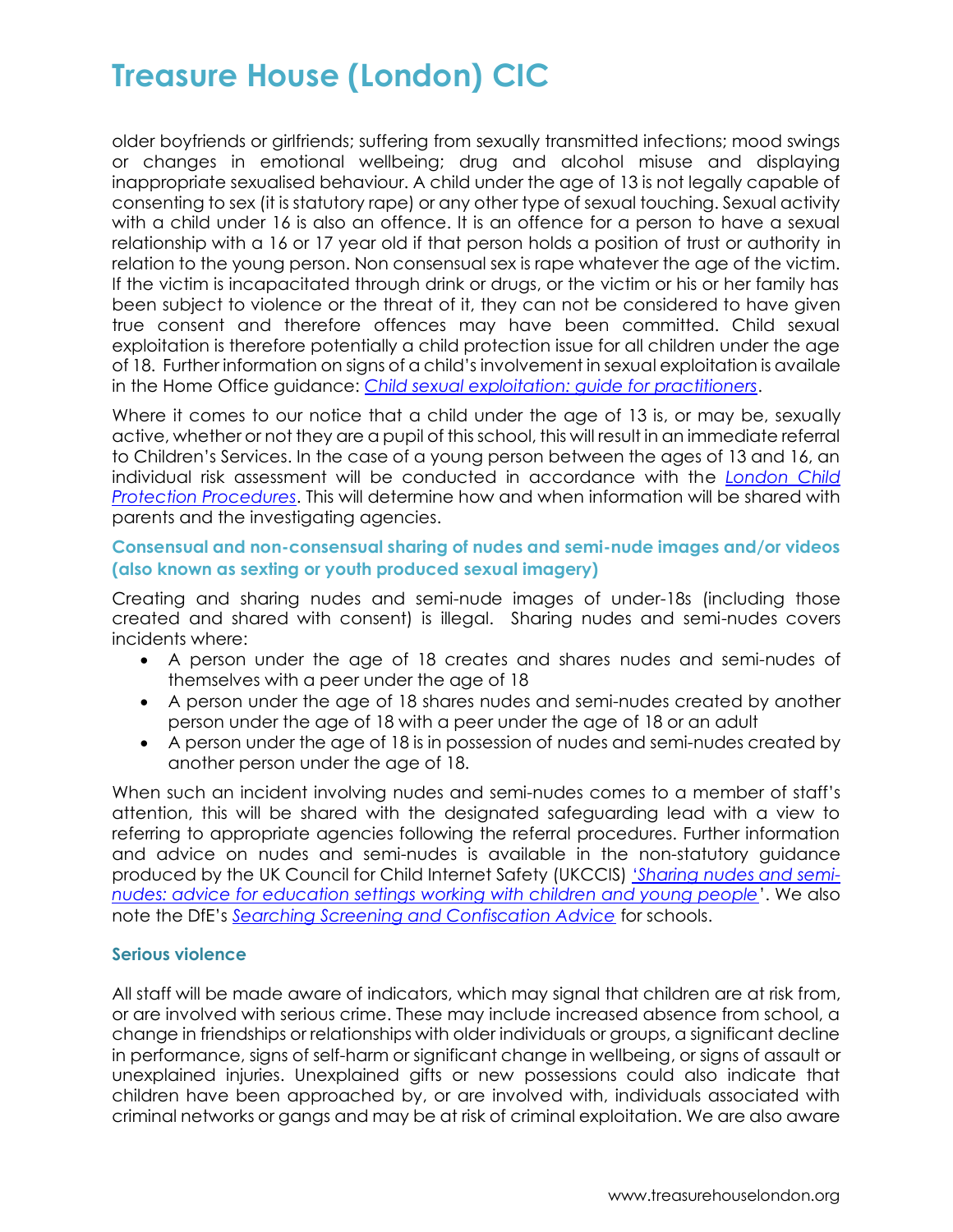that a range of risk factors which increase the likelihood of involvement in serious violence, such as being male, having been frequently absent or permanently excluded from school, having experienced child maltreatment and having been involved in offending such as theft or robbery. We are also aware that fear and a need for selfprotection is a key motivation for children to carry a weapon – it affords a child a feeling of power. Neighbourhoods with high levels of deprivation and social exclusion generally have the highest rates of gun and knife crime. Children are more likely to carry knives and other weapons than guns. All staff will be aware of the associated risks and will share any concerns about or knowledge of such children immediately with the DSL. Further advice on these is available in the Home Office documents *[Advice to schools and](https://www.gov.uk/government/publications/advice-to-schools-and-colleges-on-gangs-and-youth-violence)  [colleges on gangs and youth violence](https://www.gov.uk/government/publications/advice-to-schools-and-colleges-on-gangs-and-youth-violence)* and *[Criminal exploitation of children and](https://www.gov.uk/government/publications/criminal-exploitation-of-children-and-vulnerable-adults-county-lines)  [vulnerable adults: county lines](https://www.gov.uk/government/publications/criminal-exploitation-of-children-and-vulnerable-adults-county-lines)*.

### **County lines**

County lines is a term used to describe gangs and organised criminal networks involved in exporting illegal drugs using dedicated mobile phone lines or other form of "deal line". This activity can happen locally as well as across the UK – no specified distance of travel is required. Children and vulnerable adults are exploited to move, store and sell drugs and money. Offenders will often use coercion, intimidation, violence (including sexual violence) and weapons to ensure compliance of victims. Children can be targeted and recruited into county lines in a number of locations including schools (mainstream and special), further and higher educational institutions, pupil referral units, children's homes and care homes. Children are also increasingly being targeted and recruited online using social media. Children can easily become trapped by this type of exploitation as county lines gangs can manufacture drug debts which need to be worked off or threaten serious violence and kidnap towards victims (and their families) if they attempt to leave the county lines network. Some specific indicators that may be present where a child is criminally exploited through involvement in county lines are children who: go missing and are subsequently found in areas away from their home; have been the victim or perpetrator of serious violence (e.g. knife crime); are involved in receiving requests for drugs via a phone line, moving drugs, handing over and collecting money for drugs; are exposed to techniques such as 'plugging', where drugs are concealed internally to avoid detection; are found in accommodation that they have no connection with, often called a 'traphouse or cuckooing' or hotel room where there is drug activity; owe a 'debt bond' to their exploiters; have their bank accounts used to facilitate drug dealing.

#### **Peer on peer abuse**

Children are capable of abusing their peers. This can happen both inside and outside of school and online and take different forms, such as bullying (including cyber bullying, prejudice-based and discriminatory bullying); abuse in intimate personal relationships between peers; physical abuse (such as hitting, kicking, shaking, biting, hair pulling, or otherwise causing physical harm (which may include an online element that facilitates, threatens and/or encourages physical abuse; violence, particularly pre-planned, forcing other children to use drugs or alcohol, initiation/hazing type violence and rituals), emotional abuse (blackmail or extortion, threats and intimidation) sexual violence and sexual harassment; consensual and non-consensual sharing of nudes and semi-nudes images and/or videos (also known as sexting or youth produced sexual imagery, sexual abuse (indecent exposure, indecent touching or serious sexual assaults, forcing other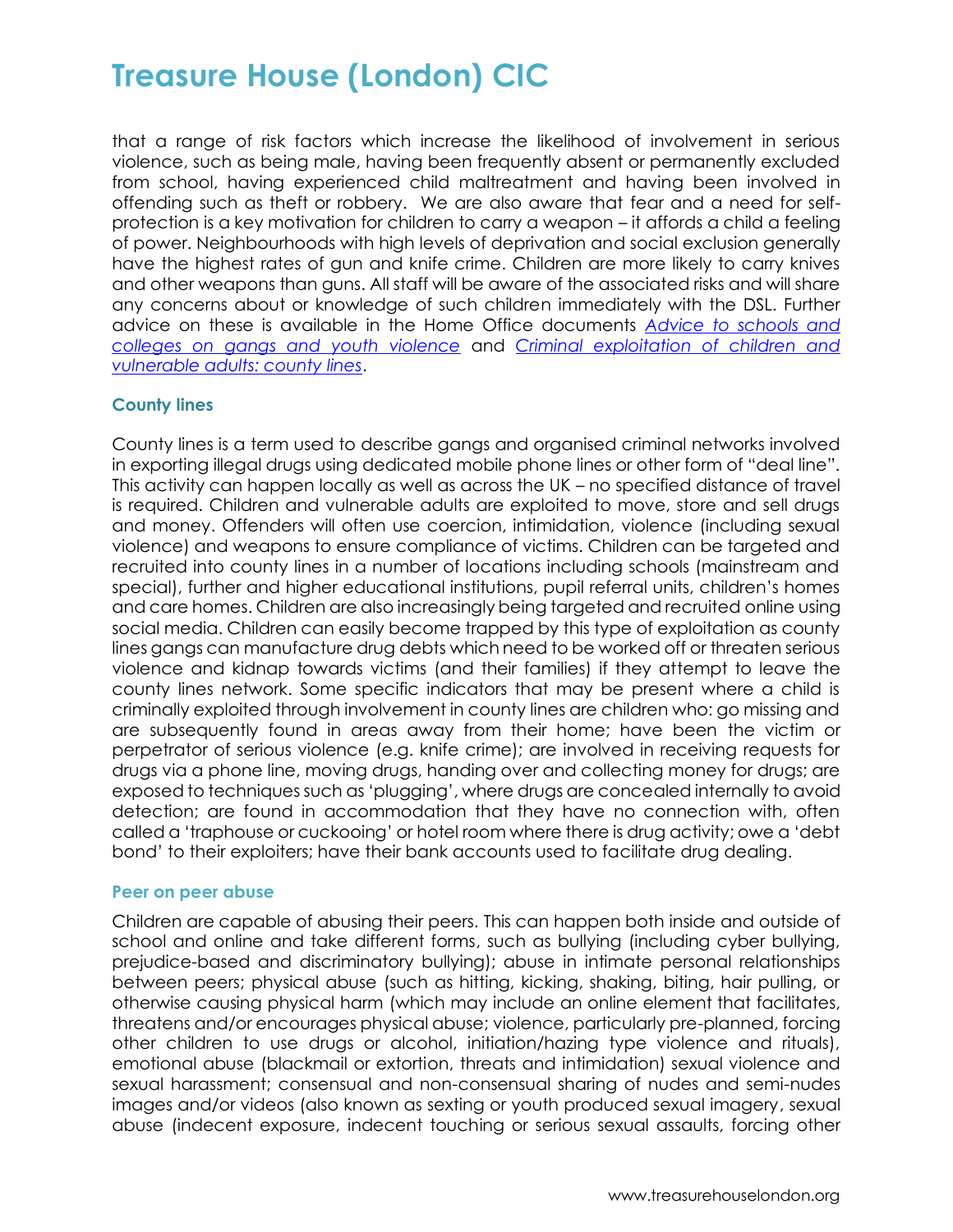children to watch pornography or take part in sexting) and sexual exploitation (causing someone to engage in sexual activity without consent, such as forcing someone to strip, touch themselves sexually, or to engage in sexual activity with a third party; having an older boyfriend/girlfriend, associating with unknown adults or other sexually exploited children, staying out overnight, , photographing or videoing other children performing indecent acts and upskirting which typically involves taking a picture under a person's clothing without them knowing, with the intention of viewing their genitals or buttocks to obtain sexual gratification or cause the victim humiliation, distress or alarm. Upskirting is now a criminal offence.). Although it is more likely that girls will be victims and boys perpetrators, all peer on peer abuse is unacceptable and will be taken seriously. We do not tolerate these or pass them off as "banter", "just having a laugh" or "part of growing up".

The school has a strong commitment to an anti-bullying policy and will consider all coercive acts and peer on peer abuse within a Child Protection context. We recognise that some pupils will sometimes negatively affect the learning and wellbeing of other pupils and their behaviour will be dealt with under the school's behaviour policy. As a school, we will minimise the risk of allegations against other pupils by providing a developmentally appropriate PSHE syllabus which develops pupils' understanding of acceptable behaviour and keeping themselves safe, having systems in place for any pupil to raise concerns with staff, knowing that they will be listened to, believed and valued, delivering targeted work on assertiveness and keeping safe to those pupils identified as being at risk, developing robust risk assessments and providing targeted work for pupils identified as being a potential risk to other pupils. It is important that all our staff recognise the indicators and signs of peer-on-peer abuse and know how to identify it and respond to reports. Any possible peer on peer abuse case will be shared with the DSL with a view to referring to appropriate agencies following the referral procedures. We also note the DfE's advice and guidance on *[Preventing and Tackling Bullying.](https://www.gov.uk/government/publications/preventing-and-tackling-bullying)*

### **Sexual harassment, online sexual abuse and sexual violence**

Sexual harassment, online sexual abuse and sexual violence (including sexualised language) is unacceptable in our school and we have appropriate sanctions in place. We understand that sexual harassment, online sexual abuse and sexual violence are happening in and around the school, even when there are no specific reports. We work actively to prevent sexual harassment, online sexual abuse and sexual violence through a whole-school approach that includes an effective behaviour policy, pastoral support and a carefully planned relationships, sex and health education curriculum, which specifically addresses sexual harassment, online abuse, sexual violence and issues of consent. We will ensure that children are taught about safeguarding risks, including online risks and will support pupils to understand what constitutes a healthy relationship, both online and offline. Our staff members have been made aware and have appropriate knowledge of '*Part 5: Child on child sexual violence and sexual harassment*' of DfE guidance "*[Keeping children safe in education](https://www.gov.uk/government/publications/keeping-children-safe-in-education--2)*". All pupils are supported to report concerns about harmful sexual behaviour freely. We will take concerns seriously and deal with them swiftly and appropriately and will ensure pupils are confident that this is case. We will be alert to factors that increase vulnerability or potential vulnerability such as mental ill health, domestic abuse, children with additional needs, and children from groups at greater risk of exploitation and/or of feeling unable to report abuse (for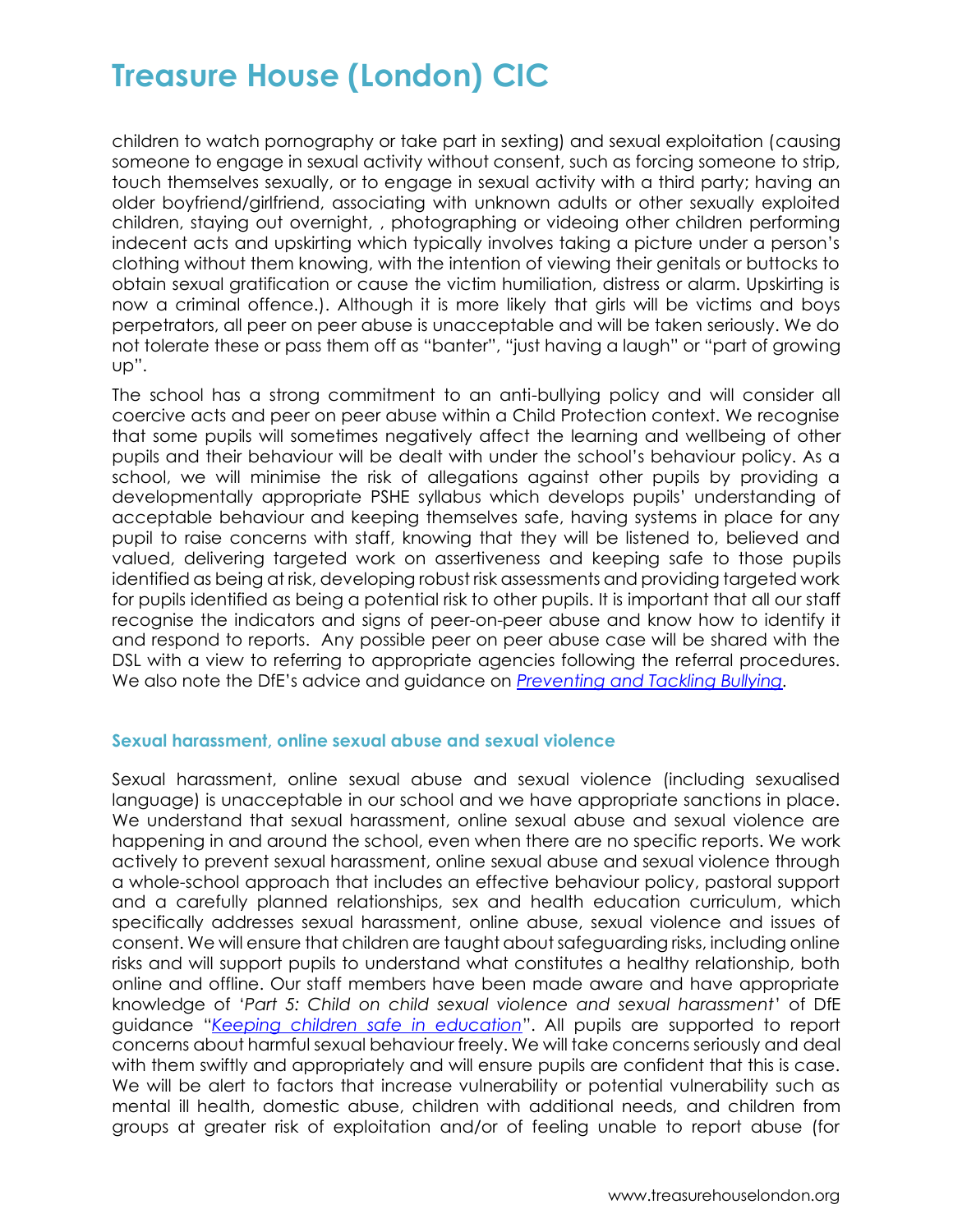example, girls and LGBT children). We will identify and address any barriers that can prevent a pupil from making a disclosure, for example communication needs. Staff will share any concerns about or knowledge of such incidents immediately with the DSL with a view to ensuring that support systems are in place for victims. Where necessary, we will work with relevant external agencies to address the issue, which may include a referral to MASH and reporting to the Police. We will keep comprehensive records of all allegations.

### **Sexual violence and sexual harassment between children**

Sexual violence and sexual harassment can occur between two children of any age and sex. It can also occur through a group of children sexually assaulting or sexually harassing a single child or group of children. It can occur online and offline (both physically and verbally). It is more likely that girls will be the victims of sexual violence and sexual harassment and more likely it will be perpetrated by boys. Children who are victims of sexual violence and sexual harassment will find the experience stressful and distressing. This will affect their educational attainment. We will handle reports of sexual violence and harassment between children, both on and outside school premises, in line with '*Part 5: Child on child sexual violence and sexual harassment*' of DfE guidance "*[Keeping children](https://www.gov.uk/government/publications/keeping-children-safe-in-education--2)  [safe in education](https://www.gov.uk/government/publications/keeping-children-safe-in-education--2)*" and train our staff members accordingly (including teachers delivering relationships, sex and health education). Staff will share any concerns about or knowledge of such incidents immediately with the DSL with a view to ensuring that support systems are in place for victims (and alleged perpetrators). We take these incidents seriously and ensure that victims are protected, offered appropriate support and every effort is made to ensure their education is not disrupted. Where necessary, we will work with relevant external agencies to address the issue, which may include a referral to MASH and reporting to the Police. .

On one hand, we need to safeguard the victim (and the wider pupil/student body) and on the other hand provide the alleged perpetrator with an education, safeguarding support as appropriate and implement any disciplinary sanctions. Harmful sexual behaviours in young children may be (and often are) a symptom of either their own abuse or exposure to abusive practices and or materials. We will take advice, as appropriate, from children's social care, specialist sexual violence services and the police. If the alleged perpetrator moves to another educational institution (for any reason), we will make the new educational institution aware of any ongoing support needs and where appropriate, potential risks to other children and staff. The designated safeguarding lead will take responsibility to ensure this happens as well as transferring the child protection file.

### **Domestic abuse**

Domestic violence and abuse is any incident or pattern of incidents of controlling, coercive or threatening behaviour, violence or abuse between those aged 16 or over who are, or have been, intimate partners or family members regardless of gender or sexuality. The abuse can encompass, but is not limited to psychological, physical, sexual, financial and emotional. Types of domestic abuse include intimate partner violence, abuse by family members, teenage relationship abuse and child/adolescent to parent violence and abuse. Anyone can be a victim of domestic abuse, regardless of gender,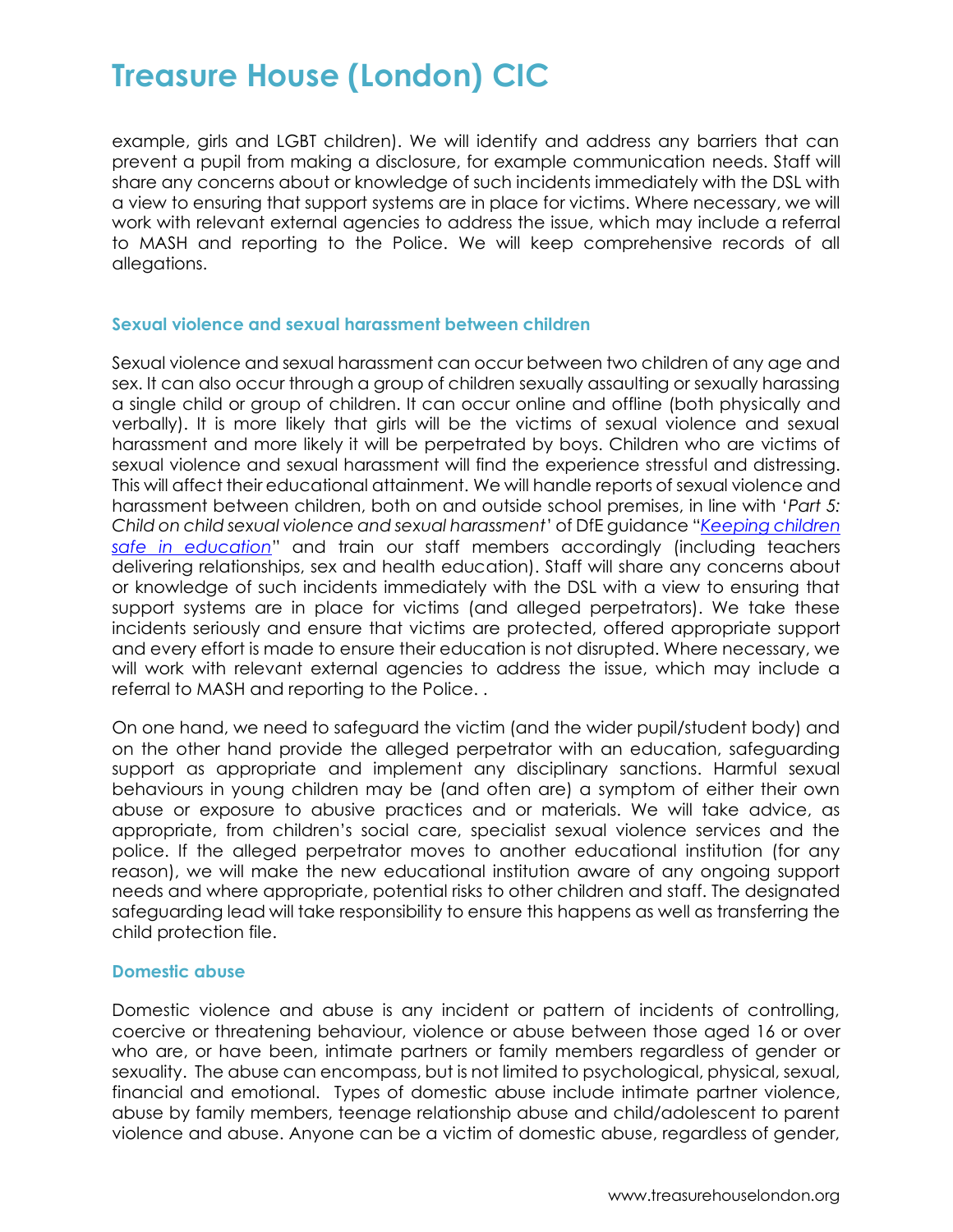age, ethnicity, socio-economic status, sexuality or background and domestic abuse can take place inside or outside of the home. All children can witness and be adversely affected by domestic abuse in the context of their home life where domestic abuse occurs between family members. Experiencing domestic abuse and/or violence can have a serious, long lasting emotional and psychological impact on children.. In some cases, a child may blame themselves for the abuse or may have had to leave the family home as a result. If members of staff have a concern about or knowledge of any domestic abuse incidents, they will share it immediately with the DSL with a view to referring to appropriate agencies. Information is available via a DSL about how to source help and support in your borough.

### **Violence Against Women and Girls (VAWG)**

VAWG is defined as any act of gender–based violence that results in, or is likely to result in physical, sexual or psychological harm or suffering to women including threats of such acts, coercion or arbitrary deprivation of liberty, whether occurring in public or private life. VAWG is the umbrella term which brings together multiple forms of serious violence such as crimes committed in the name of "honour"; domestic abuse; female genital mutilation (FGM); forced marriage; sexual violence, abuse, exploitation and rape; stalking; harassment; trafficking for sexual exploitation; prostitution. If members of staff have a concern about or knowledge of any VAWG incidents, they will share it immediately with the DSL with a view to referring to appropriate agencies.

## **So-called 'honour-based' abuse (HBA) (including Female Genital Mutilation and Forced Marriage)**

HBA includes incidents or crimes which have been committed to protect or defend the honour of the family and/or the community, including female genital mutilation (FGM), forced marriage, and practices such as breast ironing. Abuse committed in the context of preserving "honour" often involves a wider network of family or community pressure and can include multiple perpetrators. All forms of HBA are abuse (regardless of the motivation) and will be handled and escalated as such. If members of staff have a concern about or knowledge of a child that might be at risk of HBA or who has suffered from HBA, they will share it immediately with the DSL with a view to referring to appropriate agencies.

#### **Female Genital Mutilation (FGM)**

FGM is a procedure where the female genital organs are injured or changed and there is no medical reason for this. It is frequently a very traumatic and violent act for the victim and can cause harm in many ways. The practice can cause severe pain and there may be immediate and/or long-term health consequences, including mental health problems, difficulties in childbirth, causing danger to the child and mother; and/or death.

FGM is a deeply embedded social norm, practised by families for a variety of complex reasons. It is often thought to be essential for a girl to become a proper woman, and to be marriageable. The practice is not required by any religion.

FGM is an unacceptable practice for which there is no justification. It is child abuse and a form of violence against women and girls.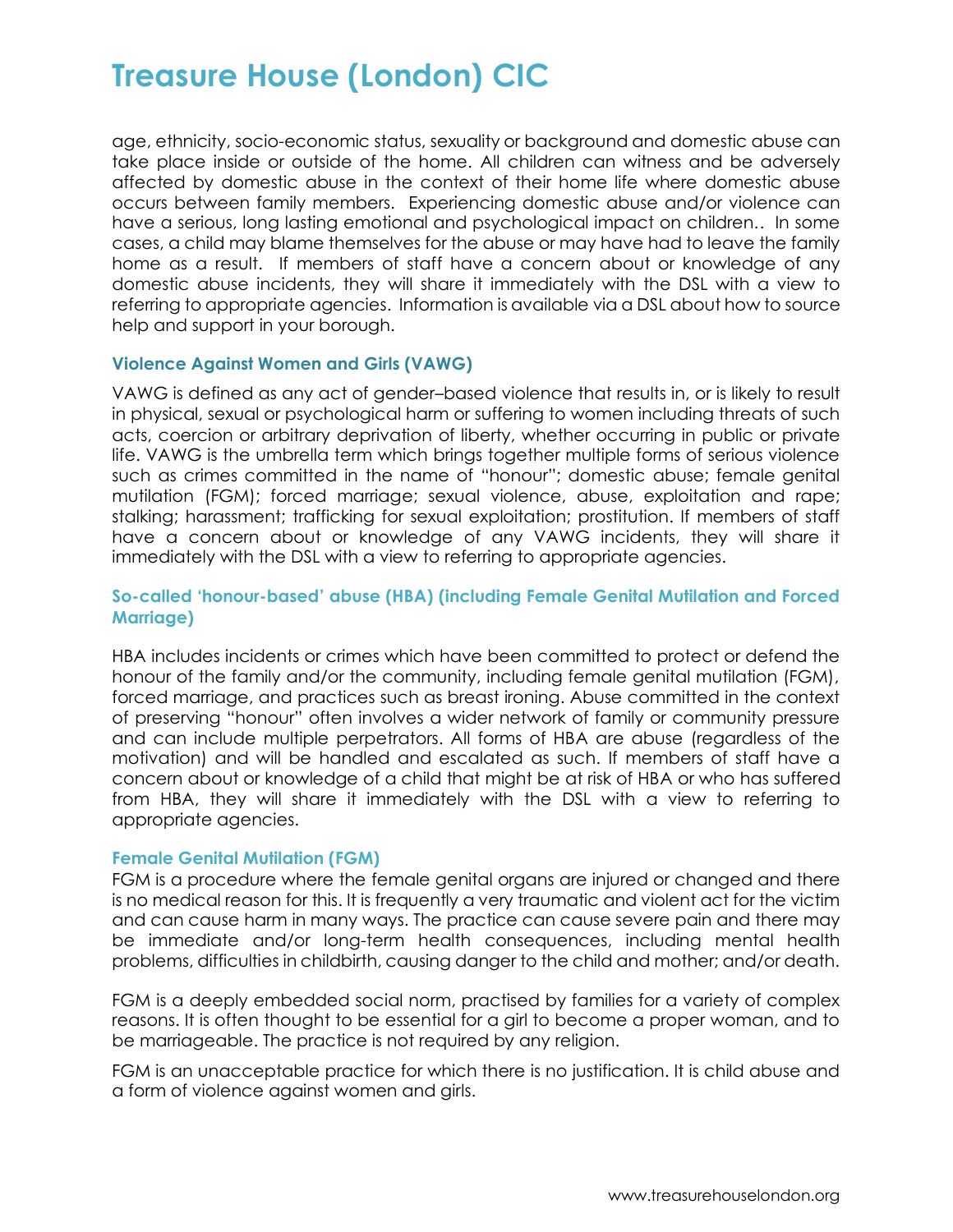FGM is prevalent in 30 countries and is a deeply rooted practice, widely carried out mainly among specific ethnic populations in Africa and parts of the Middle East and Asia. While FGM is concentrated in countries around the Atlantic coast to the Horn of Africa, in areas of the Middle East like Iraq and Yemen, it has also been documented in communities in Colombia, Iran, Israel, Oman, The United Arab Emirates, The Occupied Palestinian Territories, India, Indonesia, Malaysia, Pakistan and Saudi Arabia. It has also been identified in parts of Europe, North America and Australia.

FGM is illegal in the UK. It is estimated that approximately 60,000 girls aged 0-14 were born in England and Wales to mothers who had undergone FGM and approximately 103,000 women aged 15-49 and approximately 24,000 women aged 50 and over who have migrated to England and Wales are living with the consequences of FGM. In addition, approximately 10,000 girls aged under 15 who have migrated to England and Wales are likely to have undergone FGM.

We note a new duty that was introduced on 31 October 2015 that requires teachers, which includes qualified teachers or persons who are employed or engaged to carry out teaching work in schools and other institutions to report 'known' cases of FGM in girls aged under 18 to the police. The duty applies to any teacher who is employed or engaged to carry out 'teaching work', whether or not they have qualified teacher status, in maintained schools, academies, free schools, independent schools, non-maintained special schools, sixth form colleges, 16-19 academies, relevant youth accommodation or children's homes in England. ). The duty does not apply in relation to suspected cases – it is limited to 'known' cases' (i.e. those which are visually identified or disclosed to a professional by the victim). It will be rare for teachers to see visual evidence, and they should not be examining pupils or students. The duty does not apply in cases where the woman is over 18 at the time of the disclosure/discovery of FGM (even if she was under 18 when the FGM was carried out). Further information on this duty can be found in the document "*[Mandatory Reporting of Female Genital Mutilation](https://www.gov.uk/government/publications/mandatory-reporting-of-female-genital-mutilation-procedural-information) – procedural [information](https://www.gov.uk/government/publications/mandatory-reporting-of-female-genital-mutilation-procedural-information)*". A useful summary of the FGM mandatory reporting duty is available in [FGM](https://assets.publishing.service.gov.uk/government/uploads/system/uploads/attachment_data/file/496415/6_1639_HO_SP_FGM_mandatory_reporting_Fact_sheet_Web.pdf)  [Fact Sheet.](https://assets.publishing.service.gov.uk/government/uploads/system/uploads/attachment_data/file/496415/6_1639_HO_SP_FGM_mandatory_reporting_Fact_sheet_Web.pdf)

Teachers in our school will personally report to the police cases where they discover that an act of FGM appears to have been carried out. Unless the teacher has good reason not to, they will still discuss any such case with the designated safeguarding lead (or deputy) with a view to involving children's social care as appropriate.

### **Forced marriage**

Forcing a person into a marriage is a crime in England and Wales. A forced marriage is one entered into without the full and free consent of one or both parties and where violence, threats or any other form of coercion is used to cause a person to enter into a marriage. Threats can be physical or emotional and psychological. A lack of full and free consent can be where a person does not consent or where they cannot consent (if they have learning disabilities, for example). Nevertheless, some perpetrators use perceived cultural practices as a way to coerce a person in to marriage. We note The Forced Marriage Unit's *statutory guidance* and especially Chapter 7 on page 32 of the *Multi-agency guidelines,* which is specifically aimed at teachers, lecturers and other members of staff within schools, colleges and universities. Any possible forced marriage case will be shared with the DSL with a view to referring to appropriate agencies following the referral procedures.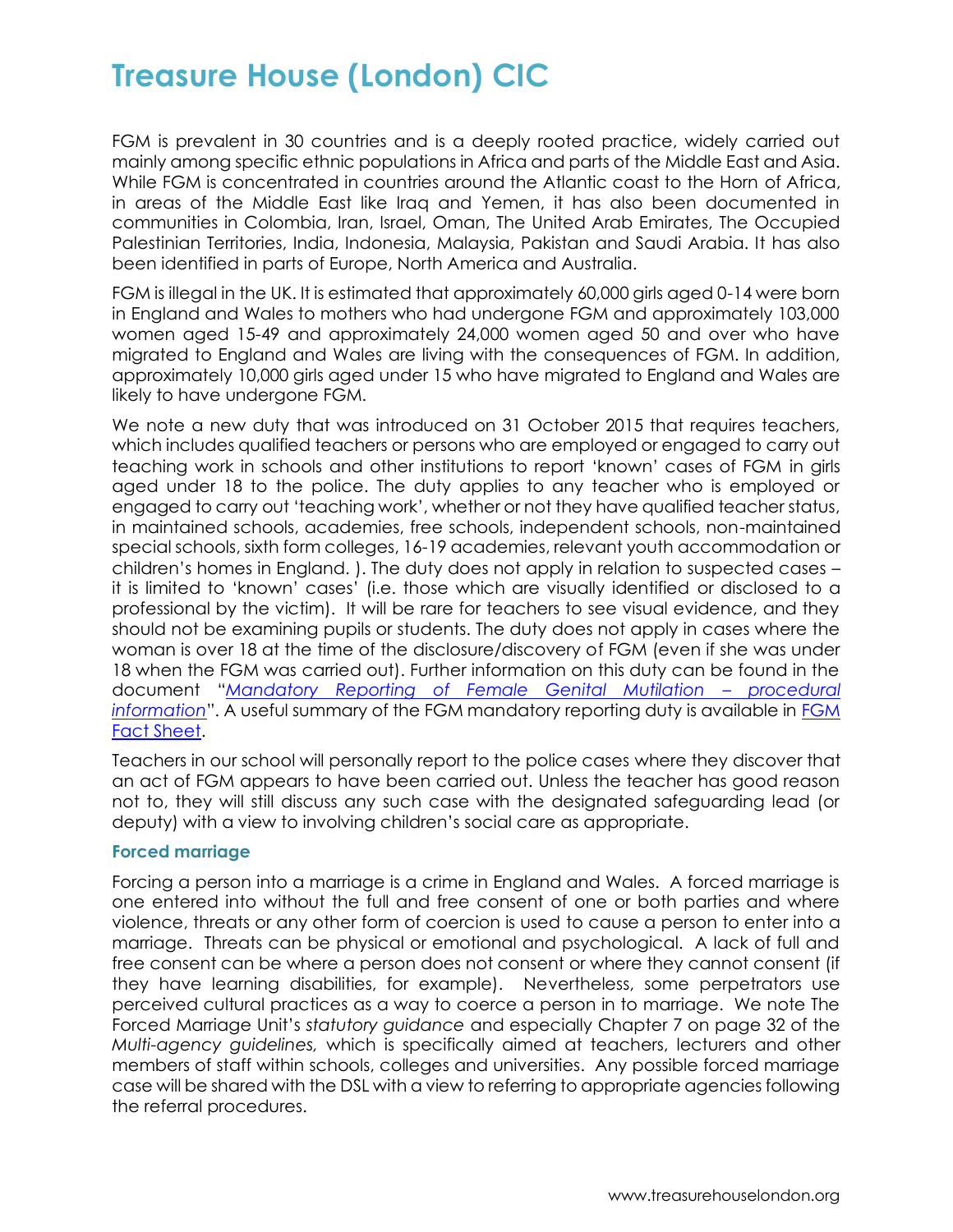## **Preventing Radicalisation**

The Counter-Terrorism and Security Act 2015 places a duty on specified authorities, including local authorities and childcare, education and other children's services providers, in the exercise of their functions, to have due regard to the need to prevent people from being drawn into terrorism ("the Prevent duty"). Young people can be exposed to extremist influences or prejudiced views, in particular those via the internet and other social media. Schools can help to protect children from extremist and violent views in the same ways that they help to safeguard children from drugs, gang violence or alcohol.

Examples of the ways in which people can be vulnerable to radicalisation and the indicators that might suggest that an individual might be vulnerable:

- Example indicators that an individual is engaged with an extremist group, cause or ideology include: spending increasing time in the company of other suspected extremists; changing their style of dress or personal appearance to accord with the group; their day-to-day behaviour becoming increasingly centred around an extremist ideology, group or cause; loss of interest in other friends and activities not associated with the extremist ideology, group or cause; possession of material or symbols associated with an extremist cause (e.g. the swastika for far right groups); attempts to recruit others to the group/cause/ideology; or communications with others that suggest identification with a group/cause/ideology.
- Example indicators that an individual has an intention to use violence or other illegal means include: clearly identifying another group as threatening what they stand for and blaming that group for all social or political ills; using insulting or derogatory names or labels for another group; speaking about the imminence of harm from the other group and the importance of action now; expressing attitudes that justify offending on behalf of the group, cause or ideology; condoning or supporting violence or harm towards others; or plotting or conspiring with others.
- Example indicators that an individual is capable of contributing directly or indirectly to an act of terrorism include: having a history of violence; being criminally versatile and using criminal networks to support extremist goals; having occupational skills that can enable acts of terrorism (such as civil engineering, pharmacology or construction); or having technical expertise that can be deployed (e.g. IT skills, knowledge of chemicals, military training or survival skills).

The examples above are not exhaustive and vulnerability may manifest itself in other ways. There is no single route to terrorism nor is there a simple profile of those who become involved. For this reason, any attempt to derive a 'profile' can be misleading. It must not be assumed that these characteristics and experiences will necessarily lead to individuals becoming terrorists, or that these indicators are the only source of information required to make an appropriate assessment about vulnerability.

**Channel** is a voluntary, confidential support which focuses on providing support at an early stage to people who are identified as being vulnerable to being drawn into terrorism that uses existing collaboration between local authorities, the police, statutory partners (such as the education sector, social services, children's and youth services and offender management services) and the local community.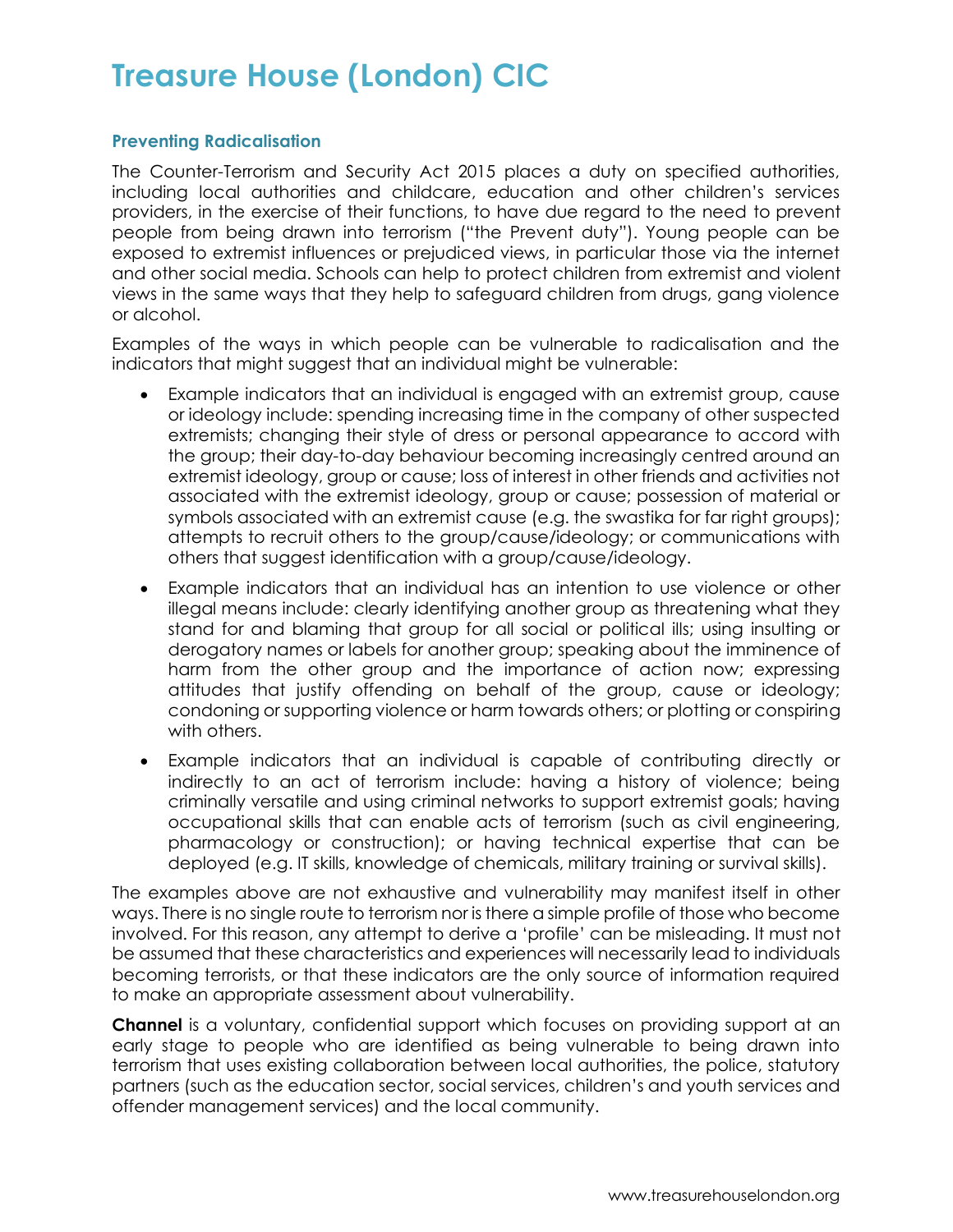We will refer children at risk of harm as a result of involvement or potential involvement in extremist activity to Southwark Multi Agency Safeguarding Hub [\(MASH\)](http://www.southwark.gov.uk/childcare-and-parenting/child-protection/multi-agency-safeguarding-hub-mash). The MASH will share the referral details of new referrals with the Prevent lead police officer and LA Prevent coordinator at the point the referral is received. The referral will then be processed though the MASH multi agency information sharing system and parallel to this the Prevent police officer will be carrying out initial screening checks. The Prevent police officer will make a referral to the Channel Practitioner if there are sufficient concerns. The individual referred will be discussed at the Channel panel to determine whether they are vulnerable to being drawn into terrorism and consider the appropriate support required. A representative from our school will attend the Channel panel if and when we are asked to help with this assessment.

### **Private Fostering**

Private fostering is when a child under the age of 16 (under 18 if disabled) is cared for by someone who is not their parent or a 'close relative'. This is a private arrangement made between a parent and a carer, for 28 days or more. Close relatives are defined as stepparents, grandparents, brothers, sisters, uncles or aunts (whether of full blood, half blood or by marriage). Great grandparents, great aunts, great uncles and cousins are not regarded as close relatives.

The law requires that the local authority should be notified if anyone is looking after someone else's child for 28 days or more. The purpose of the council's involvement is to support the child and private foster family (and wherever possible the biological parent/s) with any issues arising. These may be practical issues such as benefits, housing, immigration or emotional issues such as keeping contact with biological family, maintaining cultural identity.

If we become aware of a child in a private fostering arrangement within Southwark, we will notify the council's Multi Agency Safeguarding Hub ([MASH\)](http://www.southwark.gov.uk/childcare-and-parenting/child-protection/multi-agency-safeguarding-hub-mash) by emailing **[MASH@southwark.gov.uk](mailto:MASH@southwark.gov.uk)** or calling **020 7525 1921**. Advice about whether there is a need to notify the council, can be obtained by calling **07539 346808** or sending an email to **[privatefosteringadvice@southwark.gov.uk](mailto:privatefosteringadvice@southwark.gov.uk).** In the case of a non-Southwark child, we will notify the relevant LA.

#### **REFERRALS**

Where there is a safeguarding concern, we take into account the child's wishes and feelings when determining what action to take and what services to provide. We have systems in place for children to express their views and give feedback. We acknowledge that children who are affected by abuse or neglect may demonstrate their needs and distress through their words, actions, behaviour, demeanour, school work or other children. Ultimately, all our systems and processes operate with the best interests of the child at heart.

Referrals to services regarding concerns about a child or family typically fall into three categories:

- Early Help Services;
- Child in need Section 17 (Children Act 1989) referrals;
- Child protection Section 47 (Children Act 1989) referrals.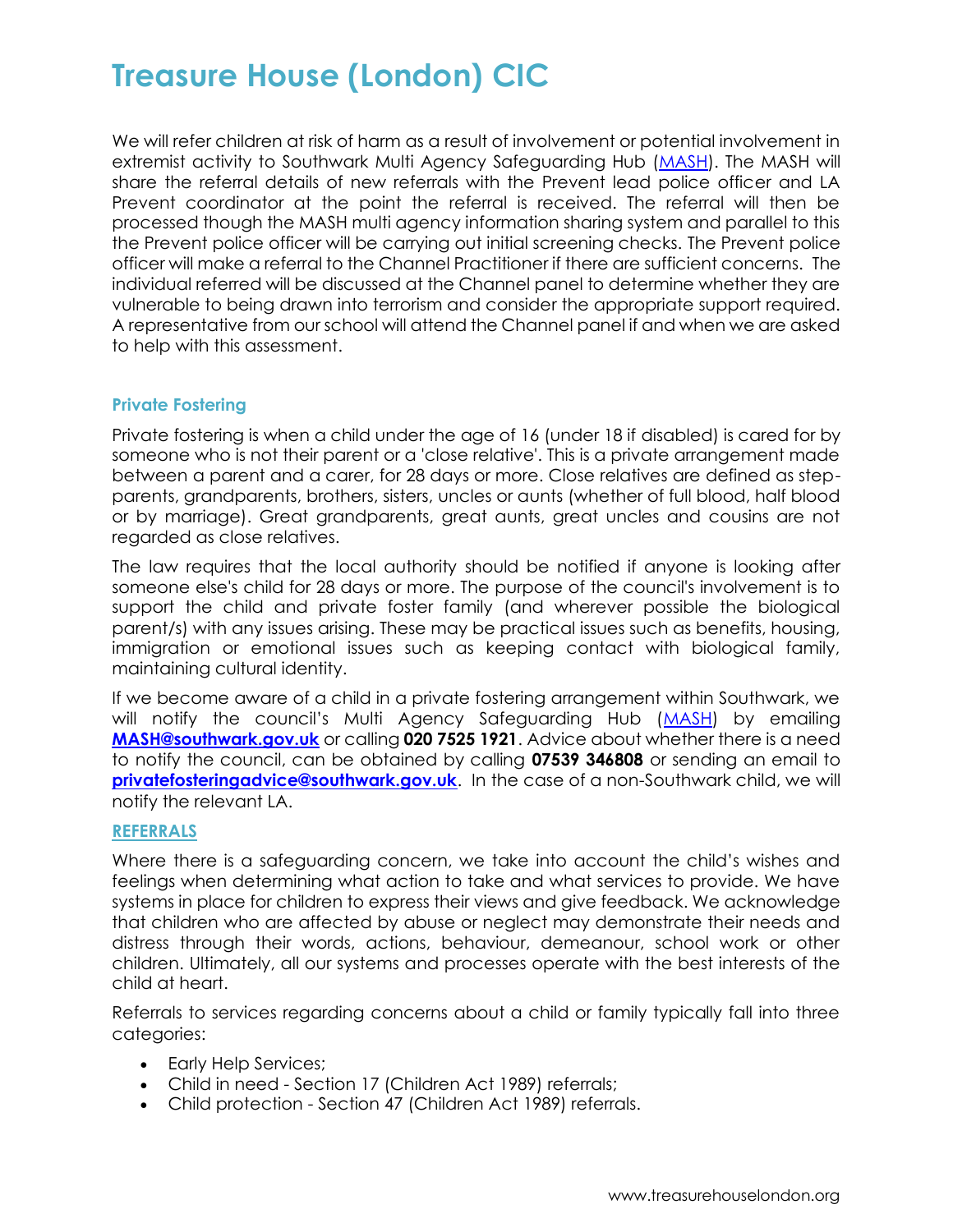Safeguarding referrals in Southwark should be made to Southwark Multi Agency Safeguarding Hub [\(MASH\)](http://www.southwark.gov.uk/childcare-and-parenting/child-protection/multi-agency-safeguarding-hub-mash) via the *Referral Form [Inter Agency Referral Form \(IARF\)](http://schools.southwark.gov.uk/assets/attach/3541/MASH%20Inter%20Agency%20Referral%20Form%20Version%201.dotx)* and copied to the LA's Schools Safeguarding Coordinator. Prior to any written form being sent as a referral to social care, there should be a verbal consultation with the MASH social worker or manager, by calling the duty desk on **020 7525 1921,** to ensure that making a referral is an appropriate action. The parent/carer will normally be contacted to obtain their consent before a referral is made. However, if the concern involves, for example alleged or suspected child sexual abuse, Honour Based Abuse, fabricated or induced illness or the Designated Safeguarding Lead has reason to believe that informing the parent at this stage might compromise the safety of the child or a staff member, nothing should be said to the parent/carer ahead of the referral, but a rationale for the decision to progress without consent should be provided with the referral.

Similar procedures will be followed in [Lewisham,](https://lewisham.gov.uk/myservices/socialcare/children/keeping-children-safe/Pages/Reporting-child-abuse.aspx) [Lambeth](https://www.lambethscb.org.uk/sites/default/files/2017-07/Changes%20to%20safeguarding%20and%20Early%20Help%20referrals%20from%2001-08-2017.pdf) or other boroughs.

When we make a referral, the local authority should make a decision, within one working day of a referral being made, about the type of response that is required and should let us, as the referrer, know the outcome. We will follow up if this information is not forthcoming.

If, after a referral, the child's situation does not appear to be improving, we will consider following local escalation procedures to ensure that the concerns have been addressed and, most importantly, that the child's situation improves.

If the child resides in Southwark, the *[Early Help Referral Form](http://schools.southwark.gov.uk/assets/attach/3835/Early%20Help%20Referral%20Form.docx)* will be used to request additional early help for a family when the needs of a child are beyond the level of support that can be provided by universal services. The [Early Intervention Service](https://www.lewisham.gov.uk/myservices/socialcare/children/eis/Pages/default.aspx) in Lewisham will be accessed where the child resides in Lewisham and th[e Early Help Service](https://www.lambeth.gov.uk/children-young-people-and-families/parenting-and-family-support/access-support-for-your-family) in Lambeth.

In circumstances where a child has an unexplained or suspicious injury that requires urgent medical attention, the CP referral process should not delay the administration of first aid or emergency medical assistance. **If a pupil is thought to be at immediate risk because of parental violence, intoxication, substance abuse, mental illness or threats to remove the child during the school day, for example, urgent Police intervention will be requested**.

Where a child sustains a physical injury or is distressed as a result of reported chastisement, or alleges that they have been chastised by the use of an implement or substance, this will immediately be reported for investigation.

All parents applying for places at this school will be informed of our safeguarding responsibilities and the existence of this policy. In situations where pupils sustain injury or are otherwise affected by an accident or incident whilst they are the responsibility of the school, parents will be notified of this as soon as possible.

Treasure House (London) CIC recognises the need to be alert to the risks posed by strangers or others (including the parents or carers of other pupils) who may wish to harm children in school or pupils travelling to and from school and will take all reasonable steps to lessen such risks.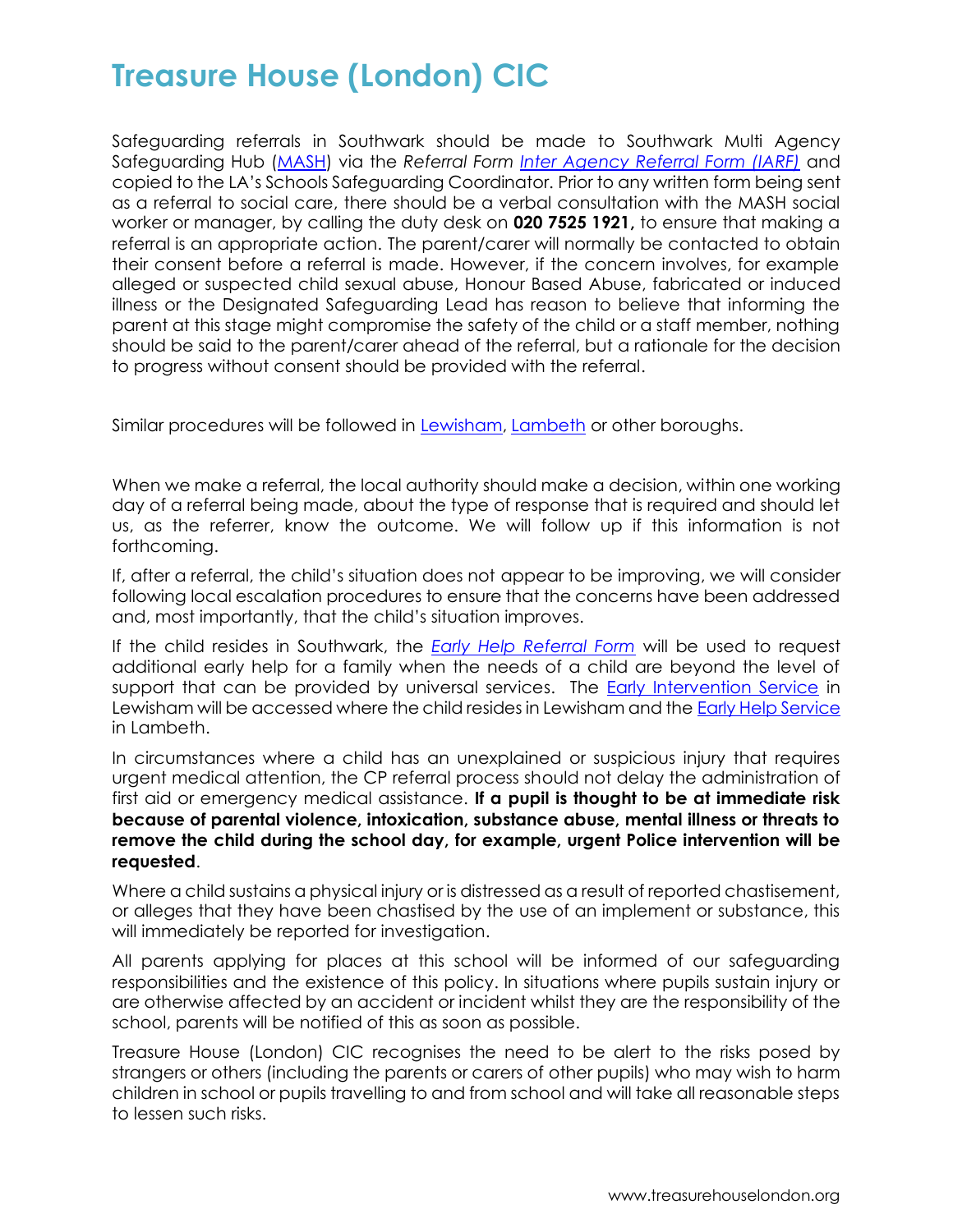### **VULNERABLE PUPILS**

Particular vigilance will be exercised in respect of pupils who are subject to Child Protection Plan and any incidents or concerns involving these children will be reported immediately to the allocated Social Worker (and confirmed in writing; copied to the LA's Schools Safeguarding Coordinator). If the pupil in question is a Looked-After child, this will also be brought to the notice of the Designated Person with responsibility for children in public care. The School's Designated Teacher for Looked-after and Previously Lookedafter Children will work with the virtual school head, who manages pupil premium plus for looked after children, to discuss how funding can be best used to support the progress of looked after children in the school and meet the needs identified in the child's personal education plan. The designated teacher will also work with the virtual school head to promote the educational achievement of previously looked after children. We note the DfE's statutory guidance *[Designated teacher for looked-after and previously looked](https://www.gov.uk/government/publications/designated-teacher-for-looked-after-children)[after children](https://www.gov.uk/government/publications/designated-teacher-for-looked-after-children)*.

Local authorities should share with our school/setting the fact that a child has a social worker, and the DSL will hold and use this information so that decisions can be made in the best interest of the child's safety, welfare and educational outcomes. This will be considered as a matter of routine. There are clear powers to share this information under existing duties on both local authorities and schools and colleges to safeguard and promote the welfare of children. Where children need a social worker, this will inform decisions about safeguarding (for example, responding to unauthorized absence or missing education where there are known safeguarding risks) and about promoting welfare (for example, considering the provision of pastoral and/or academic support, alongside action by statutory services).

We acknowledge that children with special educational needs or disabilities (SEND) or certain health conditions can face additional safeguarding challenges. We are aware that additional barriers can exist when recognising abuse and neglect in this group of children. This can include assumptions that indicators of possible abuse such as behaviour, mood and injury relate to the child's condition without further exploration; these children being more prone to peer group isolation or bullying (including prejudicebased bullying) than other children; the potential for children with SEND or certain medical conditions being disproportionally impacted by behaviours such as bullying, without outwardly showing any signs; and communication barriers and difficulties in managing or reporting these challenges. Further information can be found in the DfE's *[SEND Code of Practice 0 to 25](https://www.gov.uk/government/publications/send-code-of-practice-0-to-25)* and *[Supporting Pupils at School with Medical Conditions](https://www.gov.uk/government/publications/supporting-pupils-at-school-with-medical-conditions--3)*.

If a student discloses that they have witnessed domestic abuse or it is suspected that they may be living in a household which is affected by family violence, this will be referred to the Designated Safeguarding Lead as a safeguarding issue.

The School also acknowledges the additional need for support and protection of children who are vulnerable by virtue of homelessness, refugee/asylum seeker status, the effects of substance abuse within the family, those who are young carers, mid-year admissions, pupils who are excluded from school and pupils where English is an additional language, particularly for very young children, using the translation service if necessary.

#### **TRAINING**

.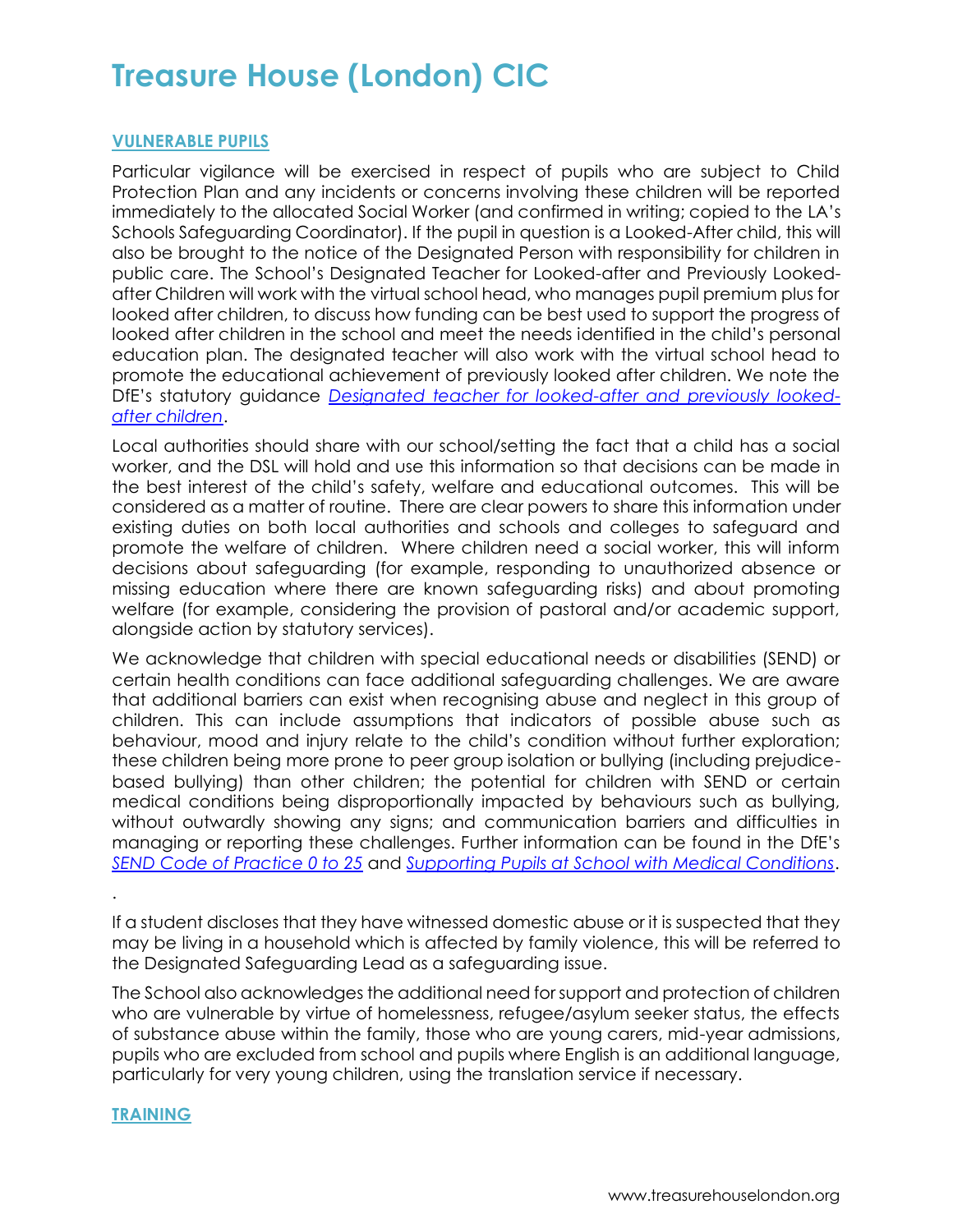All staff members will receive appropriate safeguarding and child protection training (including online safety) at induction, which is regularly updated. In addition, all staff members will receive safeguarding and child protection updates (for example, via email, e-bulletins and staff meetings), as required, but at least annually, to provide them with relevant skills and knowledge to safeguard children effectively. All newly recruited staff (teaching and non-teaching) and Associate Governors will be apprised of this policy and will be required to attend relevant LA or Safeguarding Board training. In addition, all new staff and temporary staff will be required to attend an induction session with the Designated Safeguarding Lead or their deputy on their first day in the school.

The Designated Safeguarding Lead (and their Deputies) will attend the LA's dedicated or another appropriate induction course and then refresher training at least every two years. The designated safeguarding lead will also undertake Prevent awareness training and will be able to understand the unique risks associated with online safety. In addition to this formal training, their knowledge and skills will be refreshed (for example, via ebulletins, meeting other designated safeguarding leads or simply taking time to read and digest safeguarding developments) at regular intervals, as required, but at least annually, to allow them to understand and keep up with any developments relevant to their role. Designated staff will be encouraged to attend appropriate network meetings and to participate in the *[multi-agency training programme](http://www.mylearningsource.co.uk/category/safeguarding)* organised by the Southwark Safeguarding Children Board (SSCB).

### **RECRUITMENT**

*Treasure House (London) CIC* is committed to the principles of safer recruitment and, as part of that, adopts recruitment procedures that help deter, reject and/or identify people who might abuse children. Safe recruitment processes are followed and all staff recruited to the school will be subject to appropriate identity, qualification and health checks. References will be verified and appropriate criminal record checks [Disclosure and Barring Service (DBS) checks], barred list checks and prohibition checks will be undertaken. The level of DBS check required, and whether a prohibition check is required, will depend on the role and duties of an applicant to work in the school, as outlined in Part three of the DfE guidance "*[Keeping children safe in education](https://www.gov.uk/government/publications/keeping-children-safe-in-education--2)*". We will also have regard to DfE's statutory guidance for schools about the employment of staff disqualified from childcare "*[Disqualification under the Childcare Act 2006](https://www.gov.uk/government/publications/disqualification-under-the-childcare-act-2006)*", which also contains information about 'disqualification by association'.

Relevant members of staff and governors who are involved in recruitment will undertake safer recruitment training. The school will ensure that at least one person on any appointment panel has undertaken safer recruitment training in line with staffing regulations.

This School will only use employment agencies which can demonstrate that they positively vet their supply staff and will report the misconduct of temporary or agency staff to the agency concerned and to the LA. Staff joining the School on a permanent or temporary basis will be given a copy of this policy. Additionally, the Staff Handbook confirms CP procedures within the School.

## **VOLUNTEERS**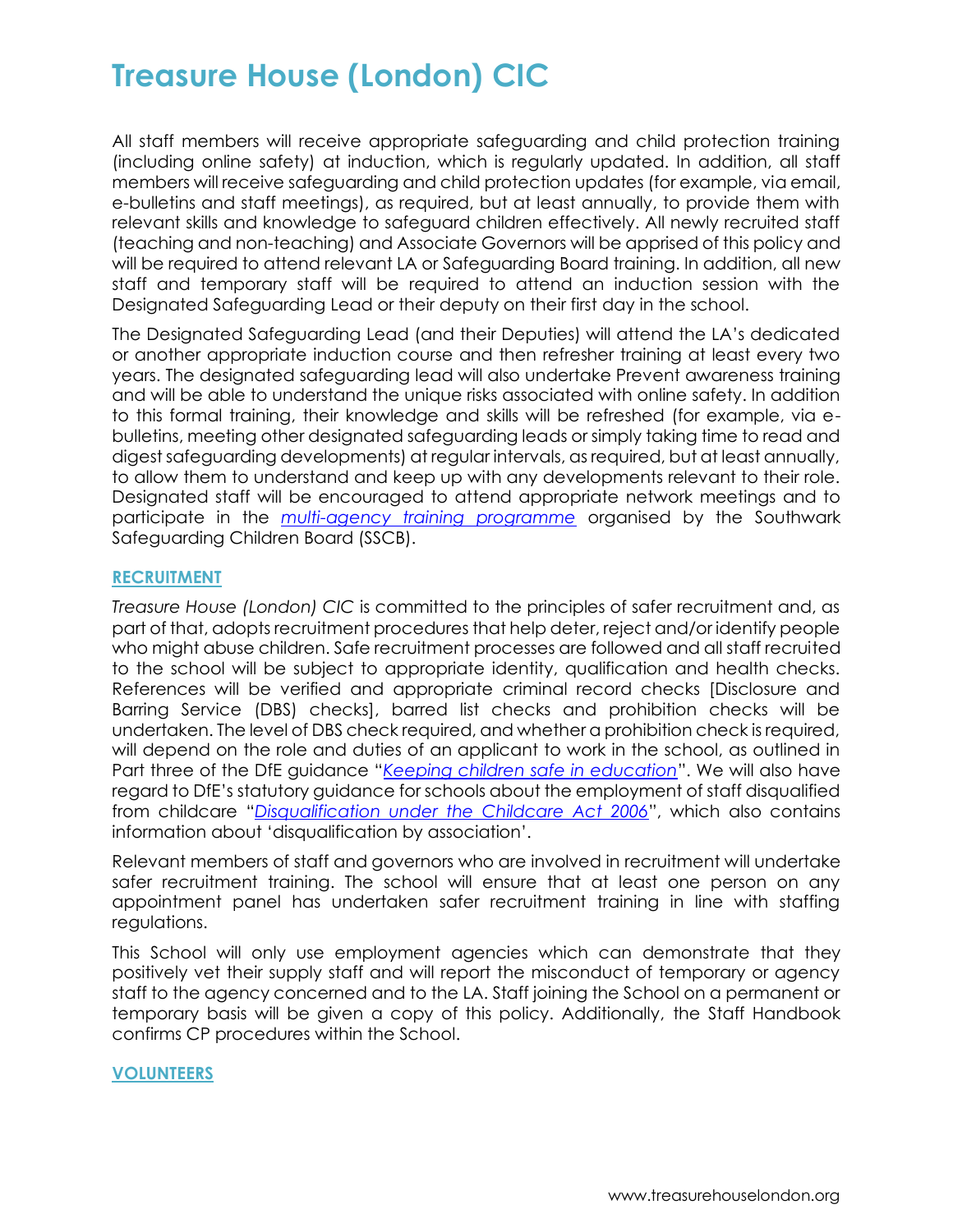Any parent or other person/organisation engaged by the school to work in a voluntary capacity with pupils will be subject to all reasonable vetting procedures and Criminal Records Checks.

Under no circumstances a volunteer in respect of whom no checks have been obtained will be left unsupervised or allowed to work in regulated activity.

Volunteers who on an unsupervised basis teach or look after children regularly, or provide personal care on a one-off basis in our school are deemed to be in regulated activity. We will obtain an enhanced DBS certificate (which will include barred list information) for all volunteers who are new to working in regulated activity. Existing volunteers in regulated activity do not have to be re-checked if they have already had a DBS check (which includes barred list information). However, we may conduct a repeat DBS check (which will include barred list information) on any such volunteer should we have any concerns.

The law has removed supervised volunteers from regulated activity. There is no legal requirement to obtain DBS certificate for volunteers who are not in regulated activity and who are supervised regularly and on ongoing day to day basis by a person who is in regulated activity, but an enhanced DBS check without a barred list check may be requested following a risk assessment.

Further information on checks on volunteers can be found in Part three of the DfE guidance "*[Keeping children safe in education](https://www.gov.uk/government/publications/keeping-children-safe-in-education--2)*".

Volunteers will be subject to the same code of conduct as paid employees of the school.

Voluntary sector groups that operate within this school or provide off-site services for our pupils or use school facilities will be expected to adhere to this policy or operate a policy which is compliant with the procedures adopted by the Southwark Safeguarding Children Premises lettings and loans are subject to acceptance of this requirement. Where services or activities are provided separately by another body we will seek assurance that the body concerned has appropriate safeguarding and child protection policies and procedures in place (including inspecting these as needed); and ensure that there are arrangements in place to liaise with our school on these matters where appropriate. We will also ensure safeguarding requirements are included in any transfer of control agreement (i.e. lease or hire agreement), as a condition of use and occupation of the premises; and that failure to comply with this would lead to termination of the agreement.

### **STAFF CODE OF CONDUCT**

All staff (paid and voluntary) are expected to adhere to the THLCIC staff code of conduct in respect of their contact with pupils and their families. The Teachers' Standards 2012 state that all teachers, including headteachers, should safeguard children's wellbeing and maintain public trust in the teaching profession as part of their professional duties. We will endeavour to create and embed a culture of openness, trust and transparency in which the school's values and expected behaviour which are set out in the staff code of conduct are constantly lived, monitored and reinforced by all staff.

Children will be treated with respect and dignity and no punishment, detention, restraint, sanctions or rewards are allowed outside of those detailed in the school's Behaviour Management Policy. Whilst it would be unrealistic and undesirable to preclude all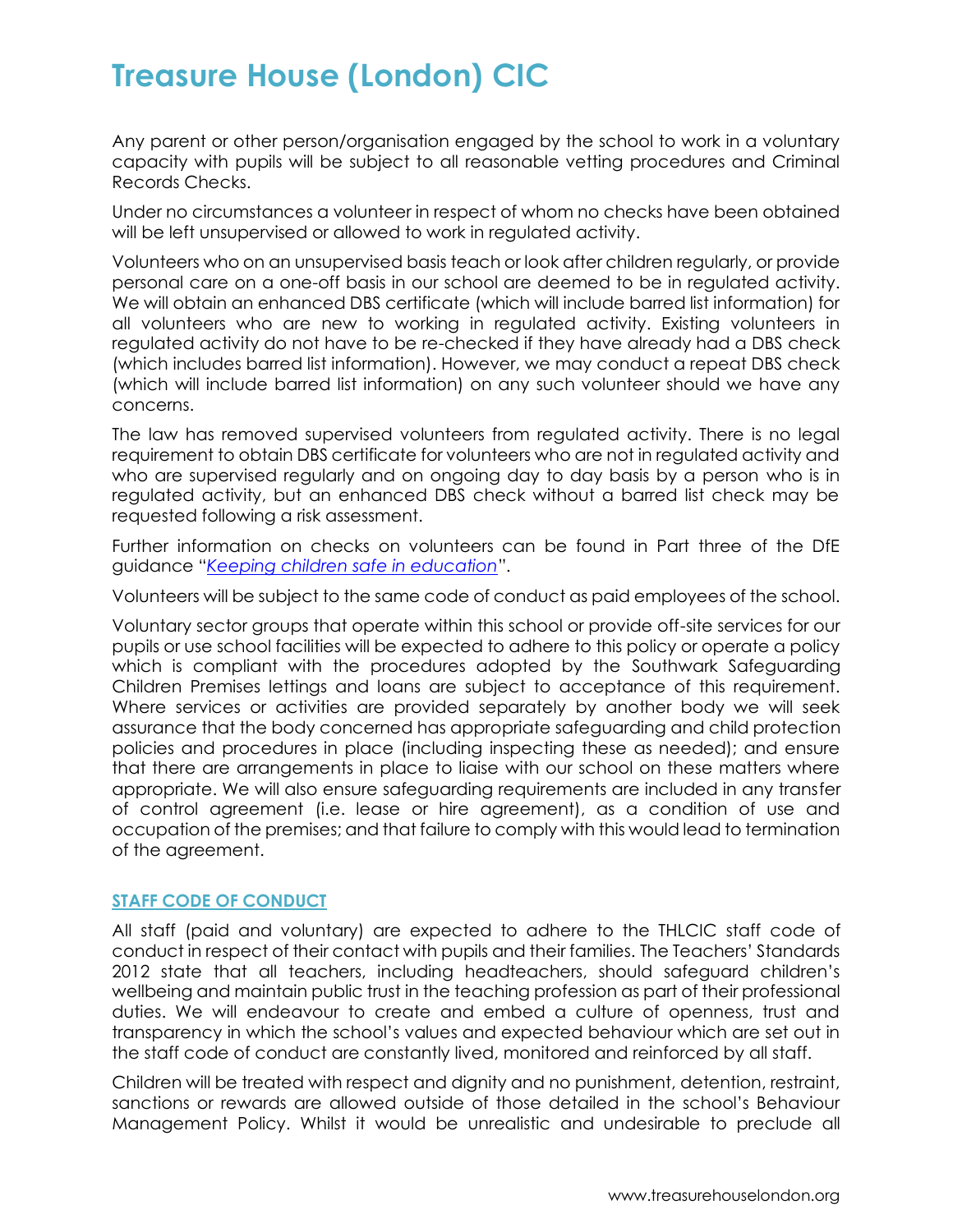physical contact between adults and children, staff are expected to exercise caution and avoid placing themselves in a position where their actions might be open to criticism or misinterpretation. Where incidents occur which might otherwise be misconstrued, or in the exceptional circumstances where it becomes necessary to physically restrain a pupil for their own protection or others' safety, this will be appropriately recorded and reported to the Headteacher and parents. Any physical restraint used will comply with DfE guidance "*[Use of reasonable force in schools](https://www.gov.uk/government/publications/use-of-reasonable-force-in-schools)*".

Except in cases of emergency, first aid will only be administered by qualified First Aiders. If it is necessary for the child to remove clothing for first aid treatment, there will, wherever possible, be another adult present. If a child needs help with toileting, nappy changing or washing after soiling themselves, another adult should be present or within earshot. All first aid treatment and non-routine changing or personal care will be recorded and shared with parents/carers at the earliest opportunity.

Children requiring regular medication or therapies for long-term medical conditions will be made the subject of a Medical Plan that has been agreed with the parents and health authority.

For their own safety and protection, staff should exercise caution in situations where they are alone with pupils. Other than in formal teaching situations; for example during musical instrument tuition, the door to the room in which the 1:1 coaching, counselling or meeting is taking place should be left open. Where this is not practicable because of the need for confidentiality, another member of staff will be asked to maintain a presence nearby and a record will be kept of the circumstances of the meeting. All rooms that are used for the teaching or counselling of pupils will have clear and unobstructed glass panels in the doors.

School staff should be alert to behaviours that may cause 'low-level' concerns such as being over friendly with children, having favourites, taking photographs of children on their mobile phone, engaging with a child on a one-to-one basis in a secluded area or behind a closed door, using inappropriate sexualised, intimidating or offensive language (see below about what a 'low-level' concern is and how to share these concerns).

School staff should also be alert to the possible risks that might arise from social contact with pupils outside of the school. Home visits to pupils or private tuition of pupils should only take place with the knowledge and approval of the Headteacher. Visits/telephone calls by pupils to the homes of staff members should only occur in exceptional circumstances and with the prior knowledge and approval of the Headteacher. Any unplanned contact of this nature or suspected infatuations or "crushes" will be reported to the Headteacher. Staff supervising off-site activities or school journeys will be provided with a school mobile phone as a point of contact for parents and carers.

Staff will only use the school's digital technology resources and systems for professional purposes or for uses deemed 'reasonable' by the Heads and Associate Governors. Staff will only use the approved school email, school learning platform or other school approved communication systems with pupils or parents/carers and only communicate with them on appropriate school business and will not disclose their personal telephone numbers and email addresses to pupils or parents/carers. Staff will not use personal cameras (digital or otherwise) or camera phones for taking and transferring images of pupils or staff without permission and will not store images at home.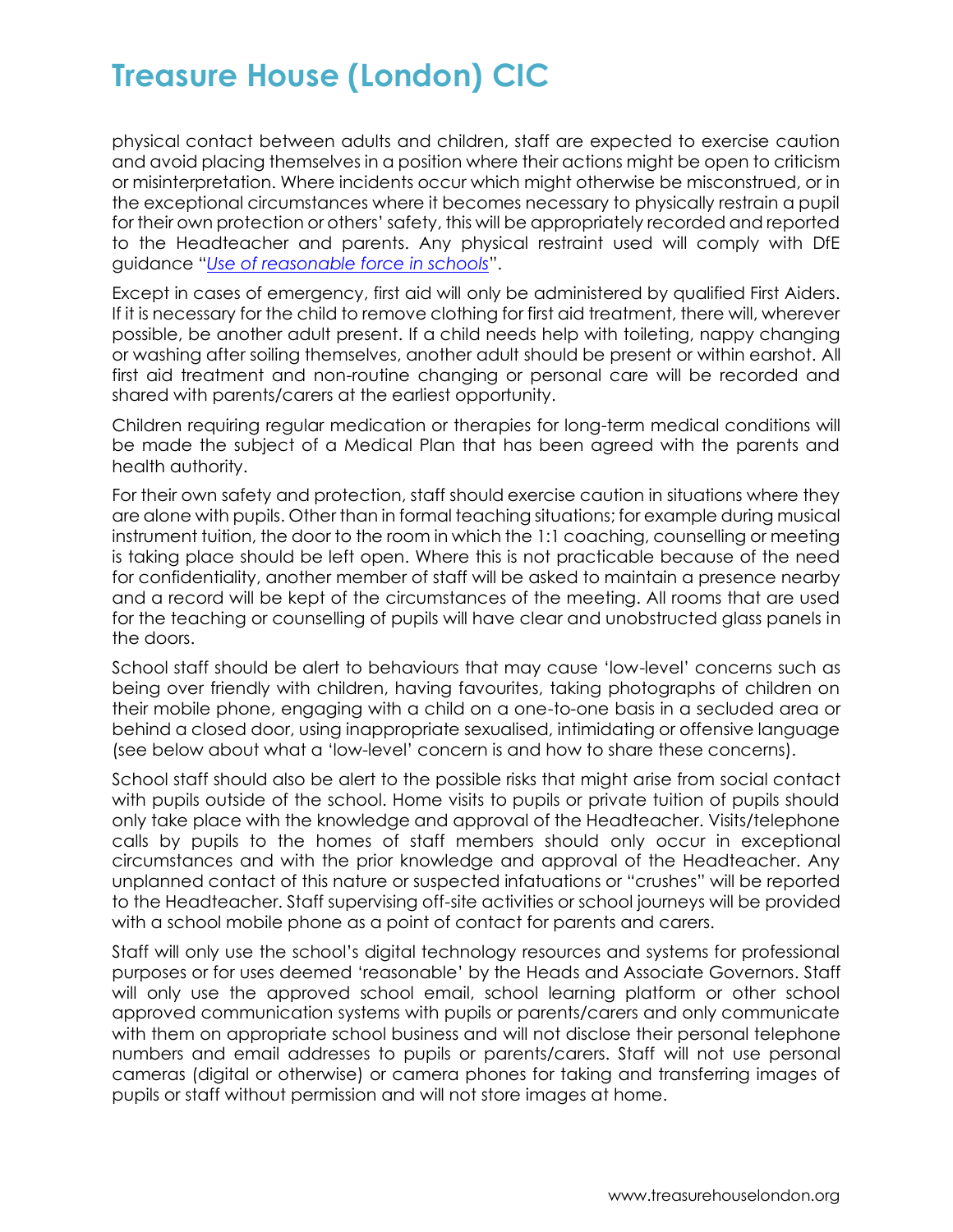Staff should be aware of the school's whistle-blowing procedures and share immediately any disclosure or concern that relates to a member of staff with the Headteachers and nothing should be said to the colleague involved. It should be shared with the Associate Governor leading on safeguarding if it relates to the Headteacher(s).

## **CONTRACTORS**

Building contractors who are engaged by or on behalf of the school to undertake works on site will be made aware of this policy and the reasons for this. Long-term contractors who work regularly in the school during term time will be asked to provide their consent for DBS checks to be undertaken. These checks will be undertaken when individual risk assessments by the Leadership Team deem this to be appropriate. During major works, when large numbers of workers and sub-contractors may be on site during term time, Health and Safety risk assessments will include the potential for contractors or their employees to have direct access to pupils in non-teaching sessions. All contractors and sub-contractors will be issued with copies of the school's code of conduct for staff.

Individuals and organisations that are contracted by the school to work with or provide services to pupils will be expected to adhere to this policy and their compliance will be monitored. Any such contractors will be subject to the appropriate level of DBS check, if any such check is required (for example because the contractor is carrying out teaching or providing some type of care for or supervision of children regularly). Contractors engaging in regulated activity relating to children will require an enhanced DBS check (including children's barred list information). For all other contractors who are not engaging in regulated activity relating to children, but whose work provides them with an opportunity for regular contact with children, an enhanced DBS check (not including children's barred list information) will be required. Contractors for whom an appropriate DBS check has not been undertaken will be supervised if they will have contact with children. Under no circumstances we will allow a contractor in respect of whom no checks have been obtained to work unsupervised, or engage in regulated activity relating to children. We will determine the appropriate level of supervision depending on the circumstances. If an individual working at our school is self-employed, we will consider obtaining the DBS check, as self-employed people are not able to make an application directly to the DBS on their own account.

We will always check the identity of contractors and their staff on arrival at the school.

## **COMPLAINTS/ALLEGATIONS MADE AGAINST STAFF**

*Treasure House (London) CIC* takes seriously all allegations made against and concerns raised in relation to members of staff. We will ensure that we promote an open and transparent culture in which all concerns about all adults working in or on behalf of the school are dealt with promptly and appropriately. Procedures are in place for pupils, parents and staff to share any concern that they may have about the actions of any member staff, including supply teachers, volunteers and contractors. All such allegations and concerns will be brought immediately to the attention of one of the Headteachers and nothing should be said to the colleague involved. In cases where a Headteacher is the subject of the allegation or concern, they will be reported to the Associate Governor leading on safeguarding, in order that they may activate the appropriate procedures.

There may be two levels of allegation/concern:

1. Allegations that may meet the harms threshold.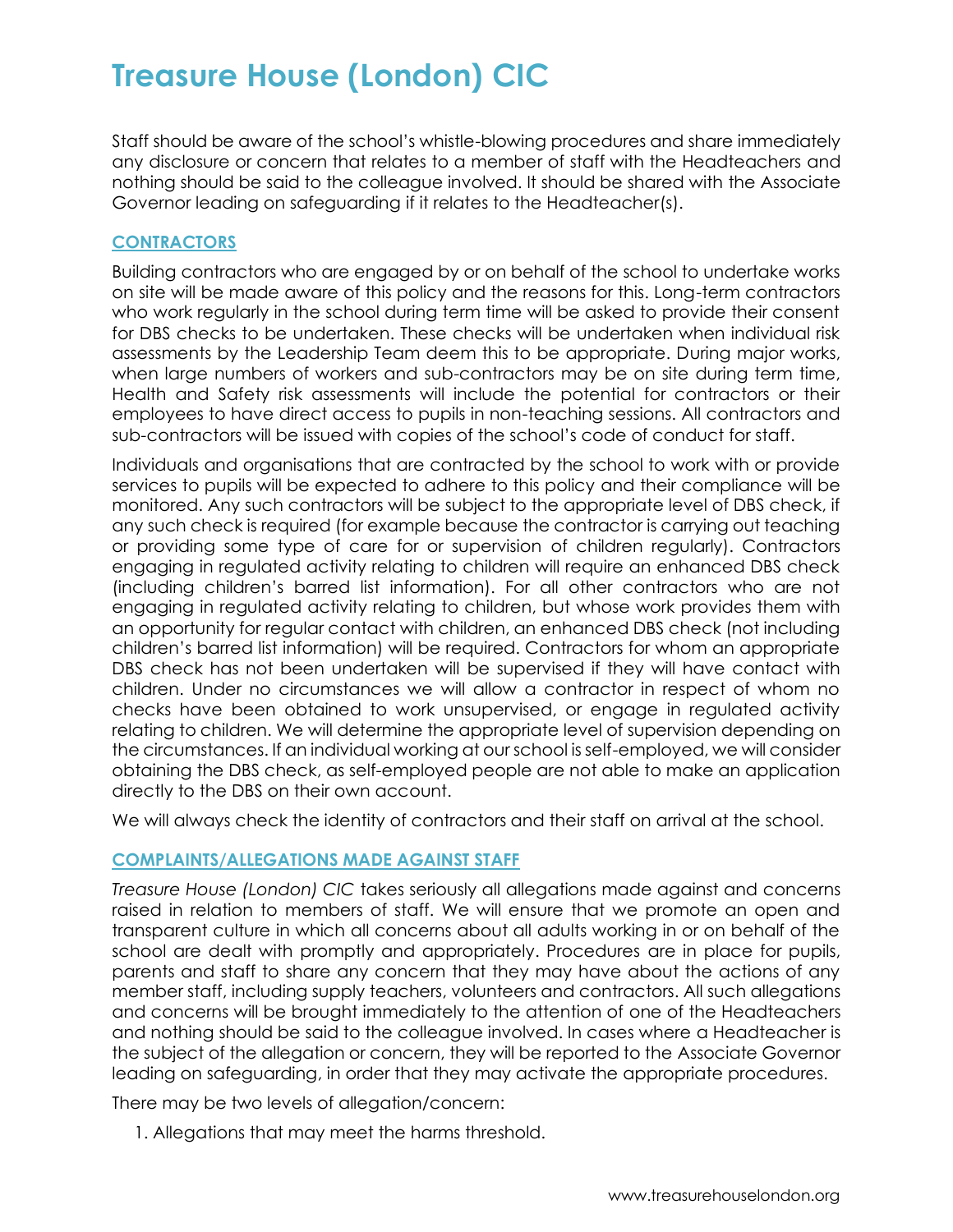2. Allegation/concerns that do not meet the harms threshold – known as 'low level concerns'.

### **Allegations that may meet the harms threshold**

These procedures are for managing cases of allegations that might indicate a person would pose a risk of harm if they continue to work in their present position, or in any capacity with children in the school and will be used in respect of all cases in which it is alleged that anyone working in the school or college that provides education for children under 18 years of age, including supply teachers, volunteers and contractors has:

- behaved in a way that has harmed a child, or may have harmed a child and/or;
- possibly committed a criminal offence against or related to a child and/or
- behaved towards a child or children in a way that indicates he or she may pose a risk of harm to children; and/or
- behaved or may have behaved in a way that indicates they may not be suitable to work with children. This includes behaviour that may have happened outside of school that might make an individual unsuitable to work with children, which is known as transferable risk.

The Local Authority Designated Officer (LADO) should be informed of all such allegations that come to a school's attention and appear to meet the above criteria. Contact can also be made with LA's Schools Safeguarding Coordinator who will liaise with the LADO. Where we identify a child has been harmed, that there may be an immediate risk of harm to a child or if the situation is an emergency, we will contact the Southwark Multi Agency Safeguarding Hub (*[MASH](https://www.southwark.gov.uk/childcare-and-parenting/children-s-social-care/child-protection/multi-agency-safeguarding-hub-mash)*) (or its equivalent in another LA if the child resides in a different LA) and/or the police immediately as per the referral process contained in this policy.

When dealing with allegations, we will apply common sense and judgement; deal with allegations quickly, fairly and consistently; and provide effective protection for the child and support the person subject to the allegation.

Some rare allegations will be so serious they will require immediate intervention by children's social care services and/or police. In such cases, referral to the LADO will lead to a Strategy Meeting or Discussion being held in accordance with the DfE guidance and London Safeguarding Children Partnership (*[LSCP](http://www.londonscb.gov.uk/)*) procedures. This process will agree upon the appropriate course of action and the time-scale for investigations.

The school has a legal duty to refer to the DBS when an individual is removed from regulated activity (or would have been removed had they not left), and we believe the individual has engaged in relevant conduct in relation to children and/or adults, satisfied the harm test in relation to children and/or vulnerable adults or been cautioned or convicted of a relevant (automatic barring either with or without the right to make representations) offence. The DBS will consider whether to bar the person. Referrals will be made as soon as possible when an individual is removed from regulated activity. Where we dismiss or cease to use the services of a teacher because of serious misconduct, or might have dismissed them or ceased to use their services had they not left first, we will consider whether to refer the case to the Secretary of State, as required by law.

### **Concerns that do not meet the harms threshold – known as 'low level concerns'**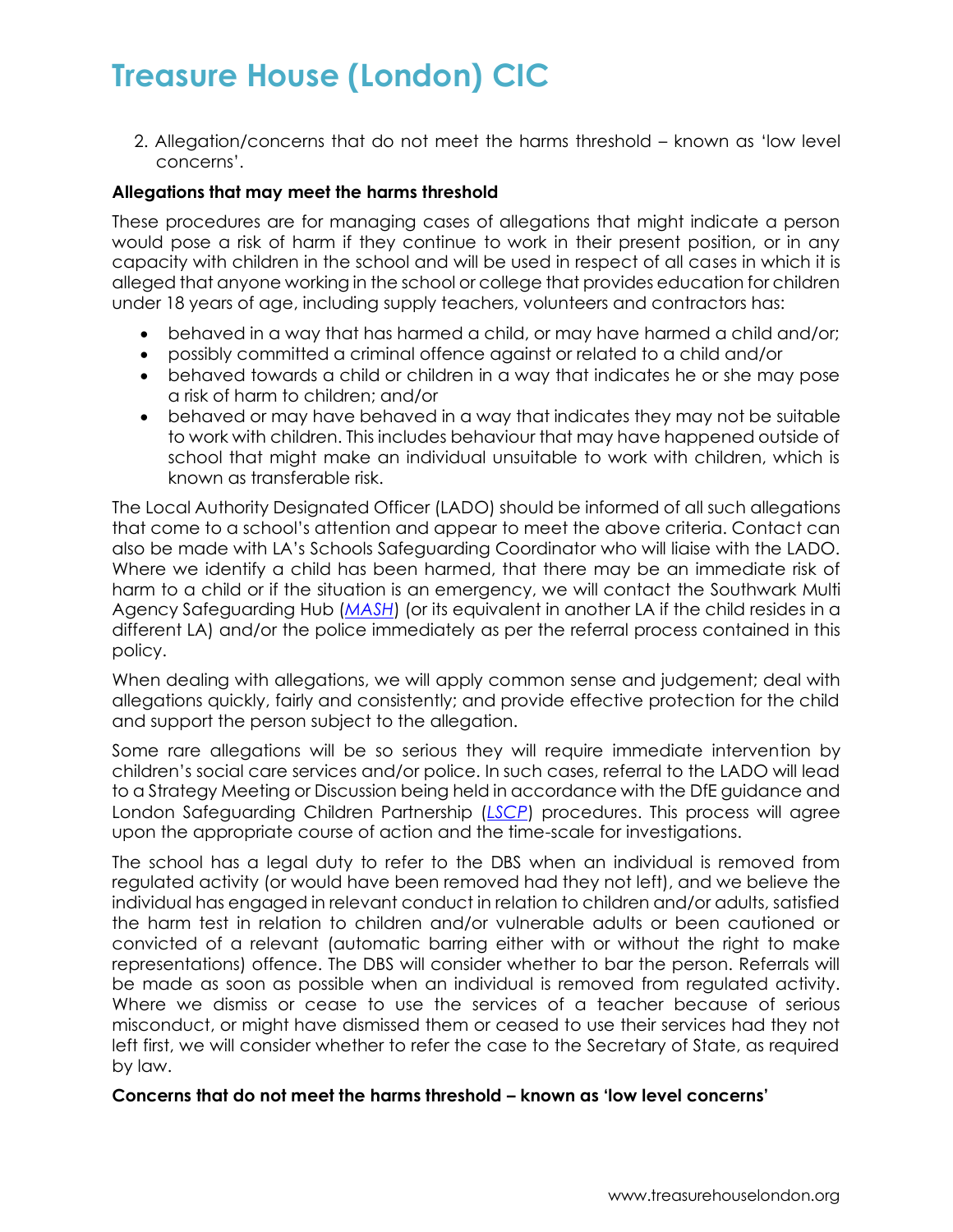The term 'low-level' concern does not mean that it is insignificant. It means that the behaviour towards a child does not meet the threshold set out above. A low-level concern is any concern – no matter how small, and even if no more than causing a sense of unease or a 'nagging doubt' – that an adult working in or on behalf of the school or college may have acted in a way that is inconsistent with the staff code of conduct, including inappropriate conduct outside of work, and does not meet the allegations threshold or is otherwise not considered serious enough to consider a referral to the LADO. **However, as a good practice, we will contact the LADO for consultation to ensure that we follow the appropriate and correct procedures even when the concern seems to be 'lowlevel'.**

All 'low-level' concerns will be brought immediately to the attention of the Headteacher or one of the Designated Safeguarding Leads if the Headteacher is not available and nothing should be said to the colleague involved. In cases where the Headteacher is the subject of the concern, they will be reported to the chair of governors or chair of the management committee.

The full procedures about dealing with allegations of abuse made against/concerns raised in relation to teachers and other staff can be found in Part Four of the DfE guidance "*[Keeping children safe in education](https://www.gov.uk/government/publications/keeping-children-safe-in-education--2)*".

#### **The Associate Governor leading on safeguarding is:** *Christine Tracey (ctracey@treasurehouselondon.org)* **The other Associate Governor is:** *Sue Millington (smillington@treasurehouselondon.org)*

## *Southwark Local Authority*

| The Southwark LADO is: | Eva Simcock - Tel: 020 7525 0689; Mob: 07943076608; Email: |  |  |      |    |  |
|------------------------|------------------------------------------------------------|--|--|------|----|--|
|                        | Eva.Simcock@southwark.gov.uk. LADO can                     |  |  | also | be |  |
|                        | contacted via Qau.Safeguarding@southwark.gov.uk.           |  |  |      |    |  |

**There is also a duty system and one of the CP Coordinators in Quality Assurance Unit is on duty each day to deal with LADO issues when LADO is unavailable. Duty telephone number for enquiries/referrals is 020 7525 3297**

**The LA's Strategic Lead Officer for safeguarding in education services is: the Director of Education Nina Dohel 020 7525 3252**

**The LA's Schools Safeguarding Coordinator is: Apo ÇAĞIRICI 020 7525 2715** We also note the '*[Safeguarding information for professionals and the community in](http://safeguarding.southwark.gov.uk/)* 

*[Southwark](http://safeguarding.southwark.gov.uk/)*' on Southwark Council's website.

*Lewisham Local Authority*

**LADO:** Finola Owens, London Borough of Lewisham, 1st Floor Laurence House, 1 Catford Road, SE6 4RU Office Tel: 020 8314 3114

*Lambeth Local Authority*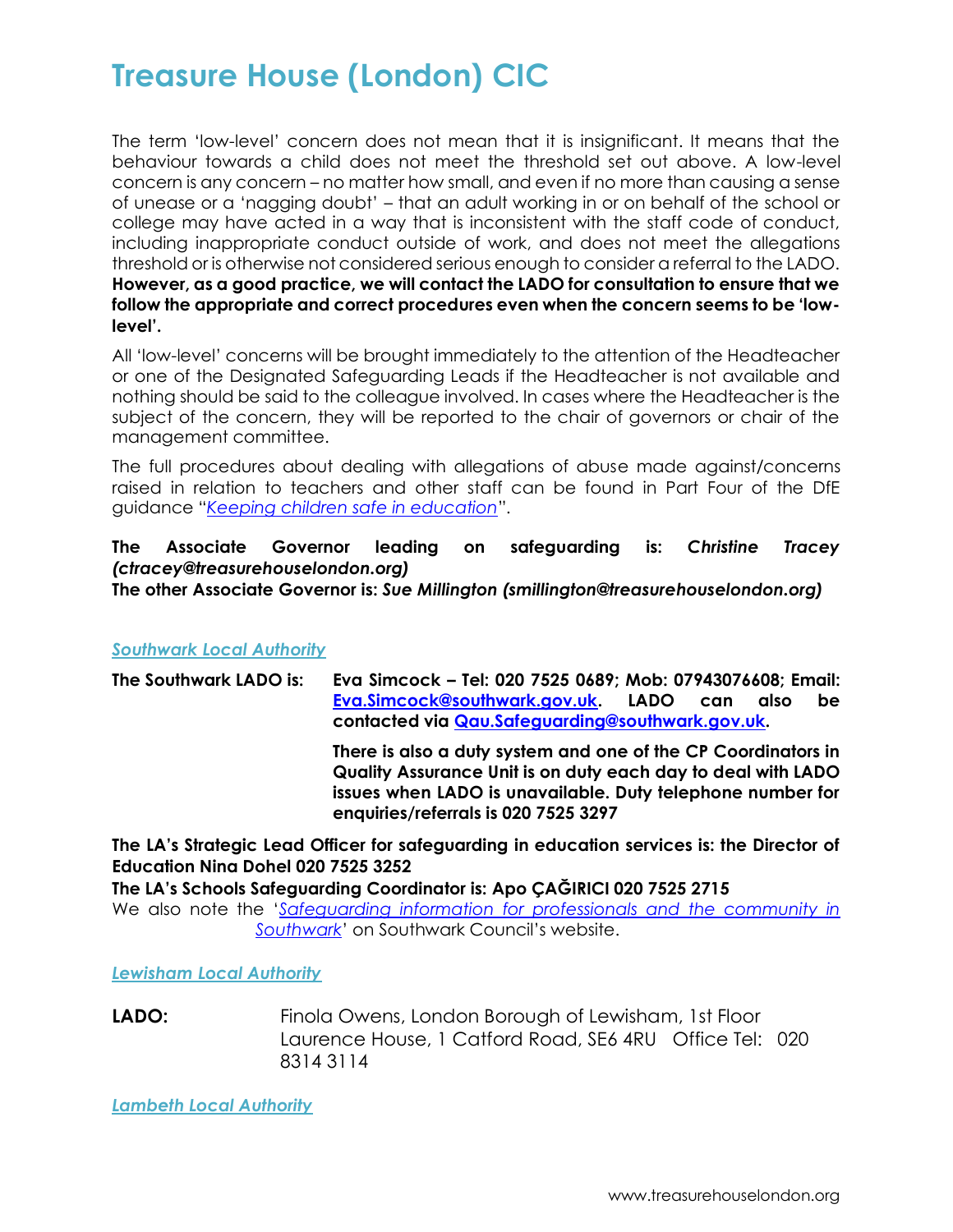**LADO:** Andrew Zachariades **on** 020 7926 4679 or 07720 828 700 **or** email **[LADO@lambeth.gov.uk](mailto:LADO@lambeth.gov.uk) (not secure) / [LADO@lambeth.gcsx.gov.uk](mailto:LADO@lambeth.gscx.gov.uk) (secure) and**

The Integrated Referral Hub can be accessed on 020 7926 3100 **or email [helpandprotection@lambeth.gov.uk](mailto:helpandprotection@lambeth.gov.uk) or [help.protection@lambeth.cjsm.net](mailto:helpandprotection@lambeth.cjsm.net) (secure email)**

## **RECORDS**

Brief and accurate written notes will be kept of all incidents and child protection or child in need concerns, discussions and decisions made relating to individual pupils. These notes are significant especially if the incident or the concern does not lead to a referral to other agencies. This information may be shared directly with other agencies as appropriate. All contact with parents and external agencies will be logged and these will be kept as CP records. The school will take into account the views and wishes of the child who is the subject of the concern but staff will be alert to the dangers of colluding with dangerous "secrets".

Child protection records are not open to pupils or parents. All CP records are kept securely by the Designated Safeguarding Lead and separately from educational records. They may only be accessed by the Designated Safeguarding Lead and their Deputy.

The content of Child Protection Conference or Review reports prepared by the school will follow the headings recommended by Children's Services and will, wherever possible, be shared with the parents/carer in advance of the meeting.

Child Protection records will be sent to receiving schools separately from the main pupil file and under a confidential cover when pupils leave the school as soon as possible, and within 5 dats for an in-year transfer or within the first 5 days of the start of a new term ensuring secure transit and a confirmation of receipt will be obtained.

In addition to the child protection file, the DSL will also consider if it would be appropriate to share any information with the new school or college in advance of a child leaving. For example, information that would allow the new school or college to continue supporting victims of abuse and have that support in place for when the child arrives.

When we receive child protection records from other schools, we will ensure key staff such as the DSL and SENCO are aware as required.

If a pupil is withdrawn from the school having not reached the normal date of transfer; due to a family move or any other reason, all efforts will be made to identify any new address and the school to which they are being admitted and to ensure that their educational records are sent without delay to the child's new school. If the parent/carer fails to provide this information, an urgent referral will be made to the Family Early Help Service either through the Family EHS Duty Officer or School's Single Point of Contact (SPOC) (or the alternative in other boroughs) in order that they might make further enquiries. If this school receives educational records concerning a child who is not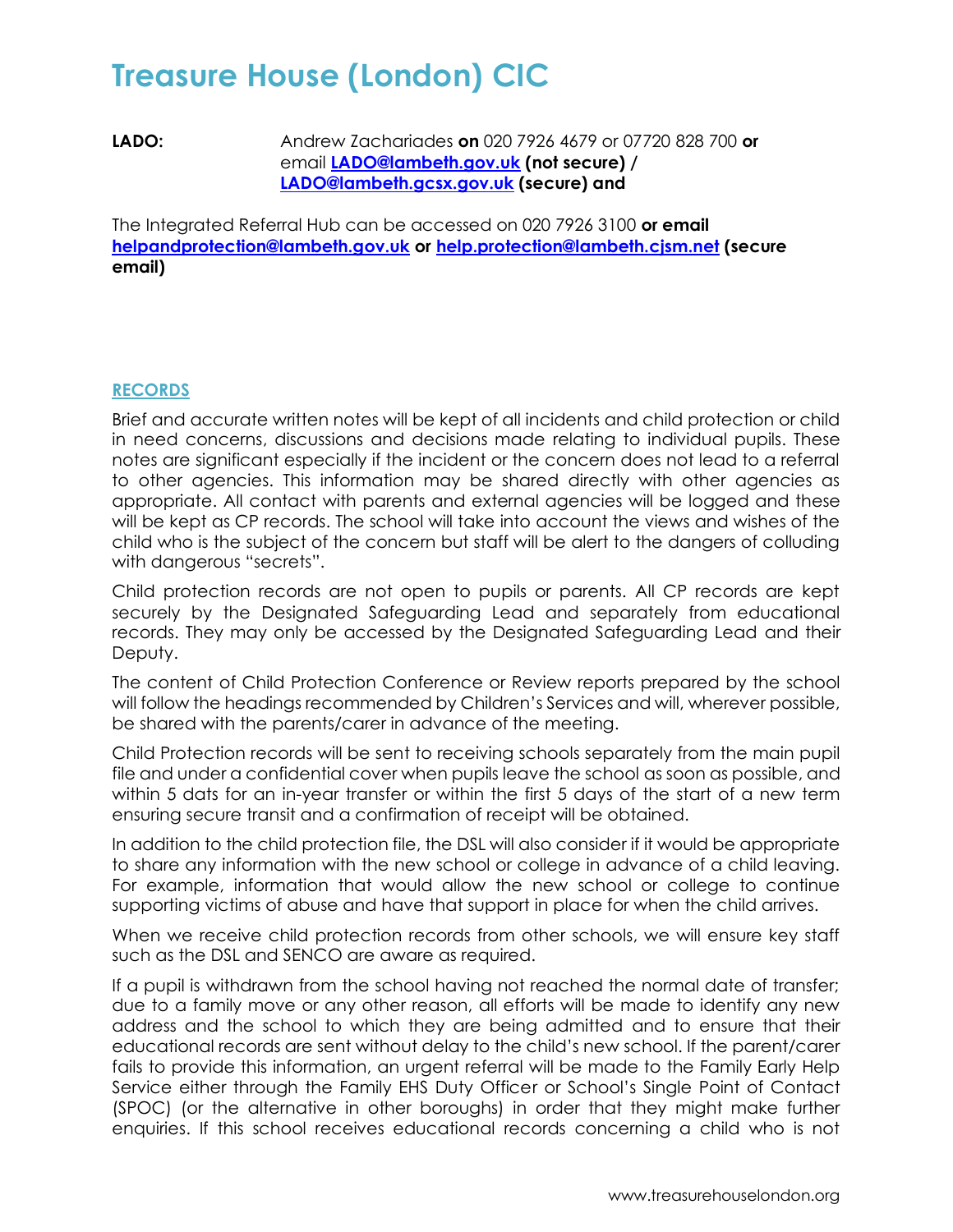registered with us, the records will be returned promptly to the sending school with a note, advising them to refer to their LA's Children's Services Department. **A child's name will only be removed from the School's Admissions Register in accordance with the** *[Pupil](https://www.gov.uk/government/publications/school-attendance)  [Registration Regulations](https://www.gov.uk/government/publications/school-attendance)* **or with the authorisation of a Team Manager in the Family Early Help Service.**

We will inform the Local Authority when we are about to add or delete a pupil's name from the school admission register for any reason in line with Southwark's *[Children Missing](http://schools.southwark.gov.uk/assets/attach/2448/CME%20protocol%20Feb%2017.pdf)  [Education \(CME\) Protocol](http://schools.southwark.gov.uk/assets/attach/2448/CME%20protocol%20Feb%2017.pdf)*.

When a pupil ceases to be registered at this school and becomes a registered pupil at another school in England or Wales, we will send a Common Transfer File (CTF) to the new school via DfE's secure internet system called school2school.

We will upload CTFs of pupils who have left but their destination or next school is unknown or the child has moved abroad or transferred to a non-maintained school to a searchable area of the school2school website commonly referred to as the 'Lost Pupil Database'. If a pupil arrives in our school and the previous school is unknown, we will search the database for any record of the child. The school will require documentary proof as to the identity of pupils presented for admission. If there is any doubt as to the identity of a pupil, advice will be sought from the local authority and other statutory agencies, as appropriate. We will maintain accurate and up to date records of those with Parental Responsibility and emergency contacts. We will hold more than one emergency contact number for each pupil or student to make contact with a responsible adult when a child missing education is also identified as a welfare and/or safeguarding concern. Pupils will only be released to the care of those with Parental Responsibility or someone acting with their written consent.

We will take actions according to Southwark's *[Protocol for Children who are Uncollected](http://schools.southwark.gov.uk/assets/attach/4294/Protocol%20for%20Children%20who%20are%20Uncollected%20from%20School%20(final).docx)  [from School](http://schools.southwark.gov.uk/assets/attach/4294/Protocol%20for%20Children%20who%20are%20Uncollected%20from%20School%20(final).docx)* when pupils who ordinarily do not make their own way home are not collected by their parents/carers at the end of the school day or from after school clubs and activities and when any children with Special Educational Needs who are transported from school can not be dropped-off at their home or meeting point due to the absence of the parent or carer.

### **SAFETY IN THE SCHOOL**

No internal doors to classrooms will be locked whilst pupils are present in these areas, except where express permission is given by the Headteachers.

Entry to school premises will be controlled by doors that are secured physically or by constant staff supervision or video surveillance. Our headteacher will use their professional judgment about the need to escort or supervise visitors such as children's relatives or other visitors attending a sports day. In the case of individuals visiting the school in a professional capacity e.g. educational psychologists, social workers etc., we will check their ID and be assured that the visitor has had the appropriate DBS check (or the visitor's employers have confirmed that their staff have appropriate checks). They will be logged into and out of the premises and will be asked to wear their identity badges or be issued with school visitor badges. Unidentified visitors will be challenged by staff or reported to the Headteacher or school office. Carelessness in closing any controlled entrance will be challenged.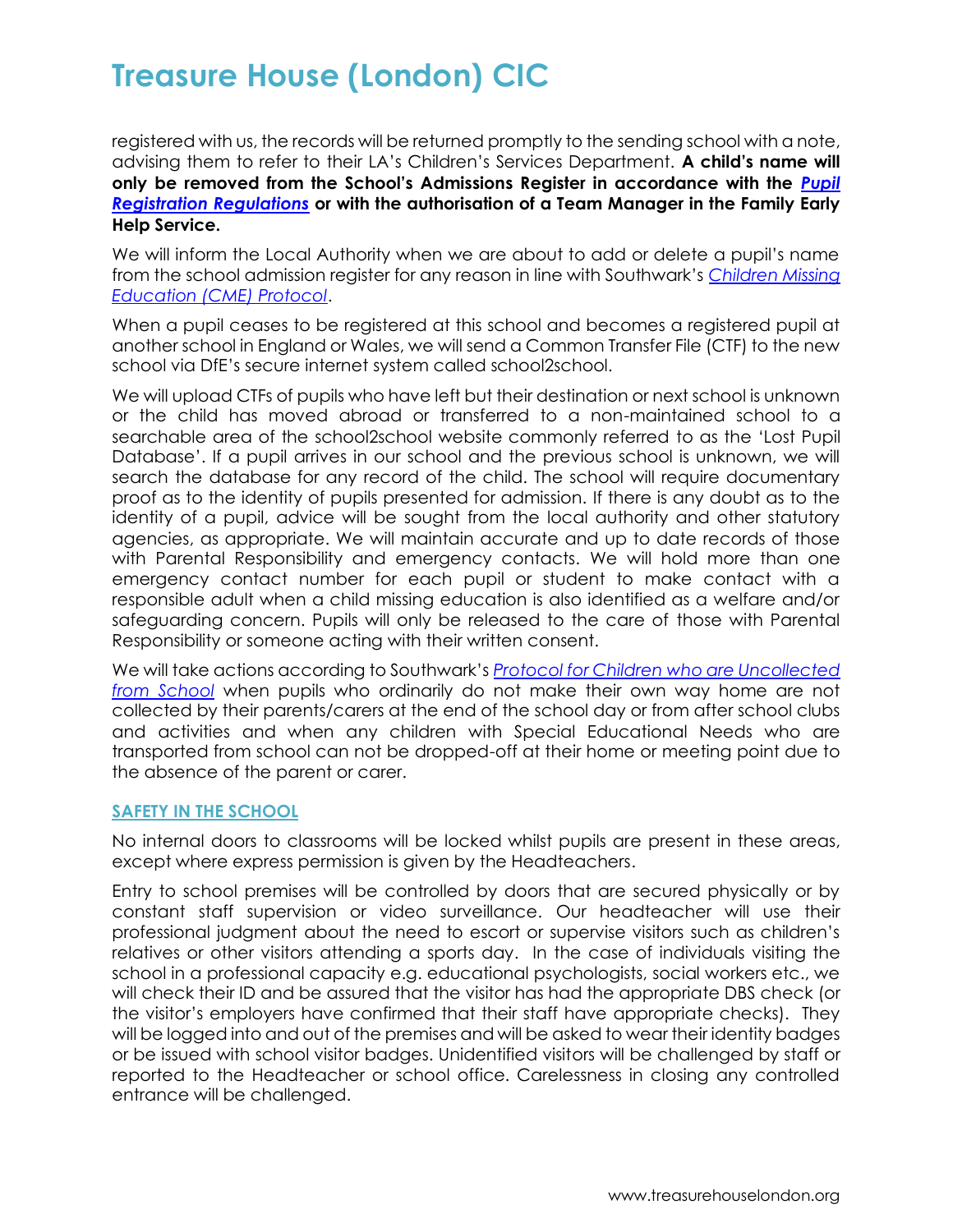The presence of intruders and suspicious strangers seen loitering near the school or approaching pupils, will be reported to the Police by calling 101 or 999, depending on the circumstances and the urgency of the case so that if police stops these individuals they can be spoken to about what they were doing and dealt with accordingly. Brief information about the incident will be sent to LA's Schools Safeguarding Coordinator with a view to alerting other local schools in liaison with the police and through appropriate systems.

Parents, carers or relatives may only take still or video photographic images of pupils in school or on school-organised activities with the prior consent of the school and then only in designated areas. Images taken must be for private use only. Recording and/or photographing other than for private use would require the consent of the other parents whose children may be captured on film. Without this consent the Data Protection legislation would be breached. If parents do not wish their children to be photographed or filmed and express this view in writing, their rights will be respected.

### **CURRICULUM**

*Treasure House (London) CIC* acknowledges the important role that the curriculum can play in the prevention of abuse and in the preparation of our pupils for the responsibilities of adult life and citizenship. We will ensure that children are taught about safeguarding, including online safety and will consider this as part of providing a broad and balanced curriculum. It is expected that all curriculum co-ordinators will consider the opportunities that exist in their area of responsibility for promoting the welfare and safety of pupils. As appropriate, the curriculum will be used to build resilience, help pupils to keep safe and to know how to ask for help if their safety is threatened. As part of developing a healthy, safer lifestyle, pupils will be taught, for example:

- to recognise and manage risks in different situations and then decide how to behave responsibly;
- to judge what kinds of physical contact are acceptable and unacceptable;
- to recognise when pressure from others (including people they know) threatens their personal safety and well-being; including knowing when and where to get help;
- to be aware of sexual harassment, online abuse, sexual violence, and issues of consent and safeguarding risks, including online risks and what constitutes a healthy relationship, both online and offline via a carefully planned relationships, sex and health education curriculum.
- to use assertiveness techniques to resist unhelpful pressure;
- emotional literacy.

Where necessary we will work with external agencies to support this work, for example via The Agencies Supporting Southwark Programme [\(ASSP\)](http://www.southwark.gov.uk/childcare-and-parenting/child-protection/agencies-supporting-southwark-programme-assp), which is the quality assurance gateway for all organisations and individuals wishing to work with Southwark's children and young people.

All computer equipment and internet access within the School will be subject to appropriate "parental controls" and Internet safety rules in line with our Online Safety Policy. We will be careful that "over blocking" does not lead to unreasonable restrictions as to what children can be taught with regard to online teaching and safeguarding.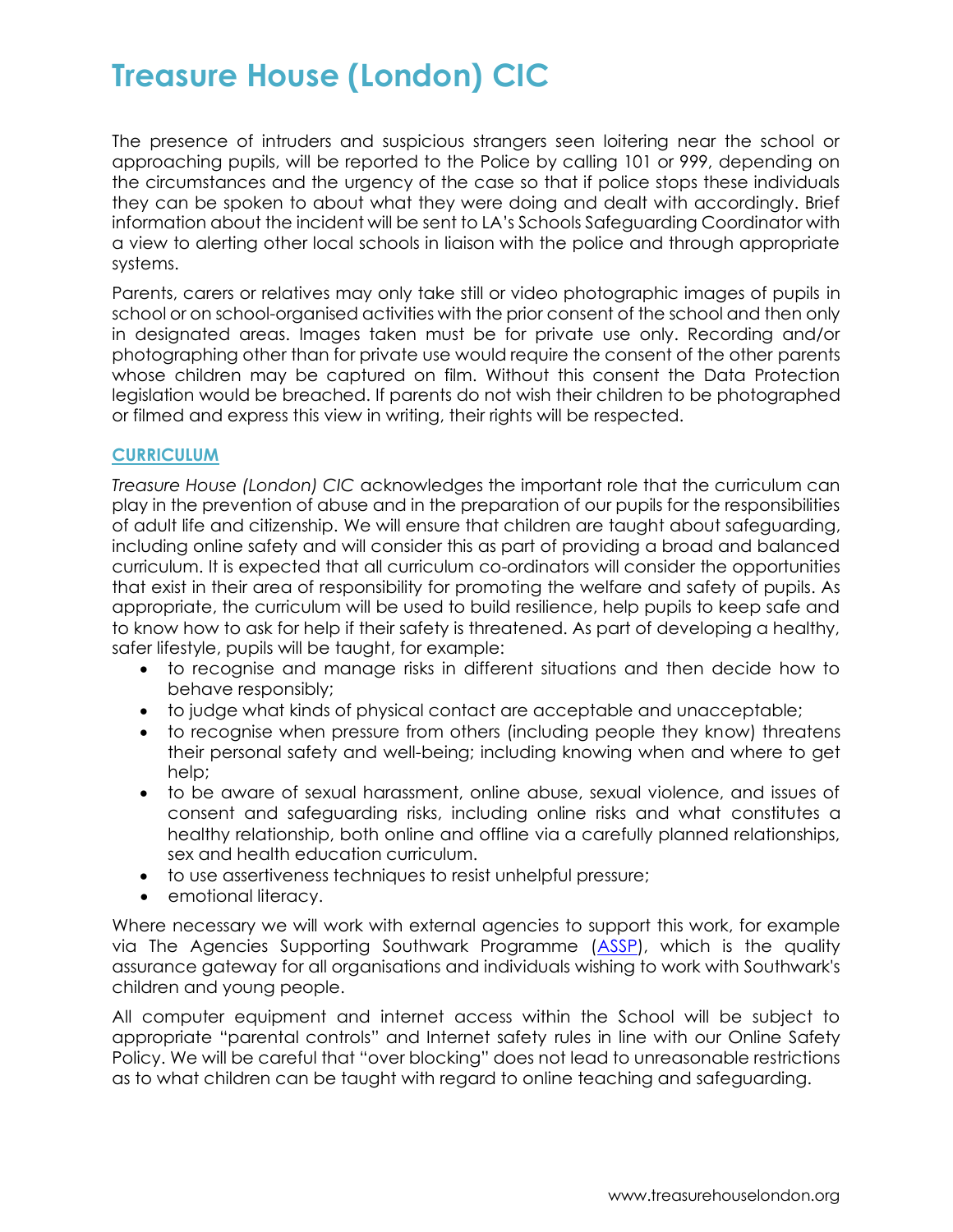## **HEALTHY SCHOOLS LONDON**

*Treasure House (London) CIC* will work with partners to promote a whole healthy school approach and achieving the "Healthy School London" status – including a focus on the curriculum with the aim of:

- Using the full capacity and flexibility of the curriculum to help pupils to be safe, healthy and happy;
- Developing a school ethos, culture and environment as well as provision for spiritual, moral, social and cultural (SMSC) development provision and environment which encourages a healthy lifestyle for all children and young people, including the disadvantaged and vulnerable;
- Using the full capacity and flexibility of the curriculum to help pupils to be safe, healthy and happy;
- Developing a school ethos, culture and environment as well as provision for spiritual, moral, social and cultural (SMSC) education that encourage a healthy lifestyle for all children and young people, including the disadvantaged and vulnerable;
- Delivering the new mandatory Relationships & Sex Education (RSE) and Health Education (HE) and/or where delivered, through Personal, Social, Health and Economic PSHE & Wellbeing Education – including specifically consent, sexual harassment and sexual violence, including online;
- Providing high quality Physical Education (PE) and sport to promote physical activity;
- Promoting an understanding of the full range of issues and behaviours which impact upon lifelong health and wellbeing, including emotional wellbeing and mental health;
- Working in partnerships with parents/carers, local communities, external agencies and volunteers to support health and wellbeing of all pupils including the most vulnerable and disadvantaged.

## **WORKING IN PARTNERSHIP WITH PARENTS**

It is our policy to work in partnership with parents or carers to secure the best outcomes for our children. We will therefore communicate as clearly as possible about the aims of this school.

- We will use clear statements in our brochures and correspondence.
- We will liaise with agencies in the statutory, voluntary and community sectors and locality teams that are active in supporting families.
- We will be alert to the needs of parents/carers who do not have English as their first language and will utilise the translation services as necessary.
- We will distribute the LA's leaflet for parents, "*Protecting Children in Education Settings*".
- We will make available a copy of this policy to any parent who requests it. The policy will also be available through the school's web site.
- We will keep parents informed as and when appropriate.

### **MONITORING AND EVALUATION**